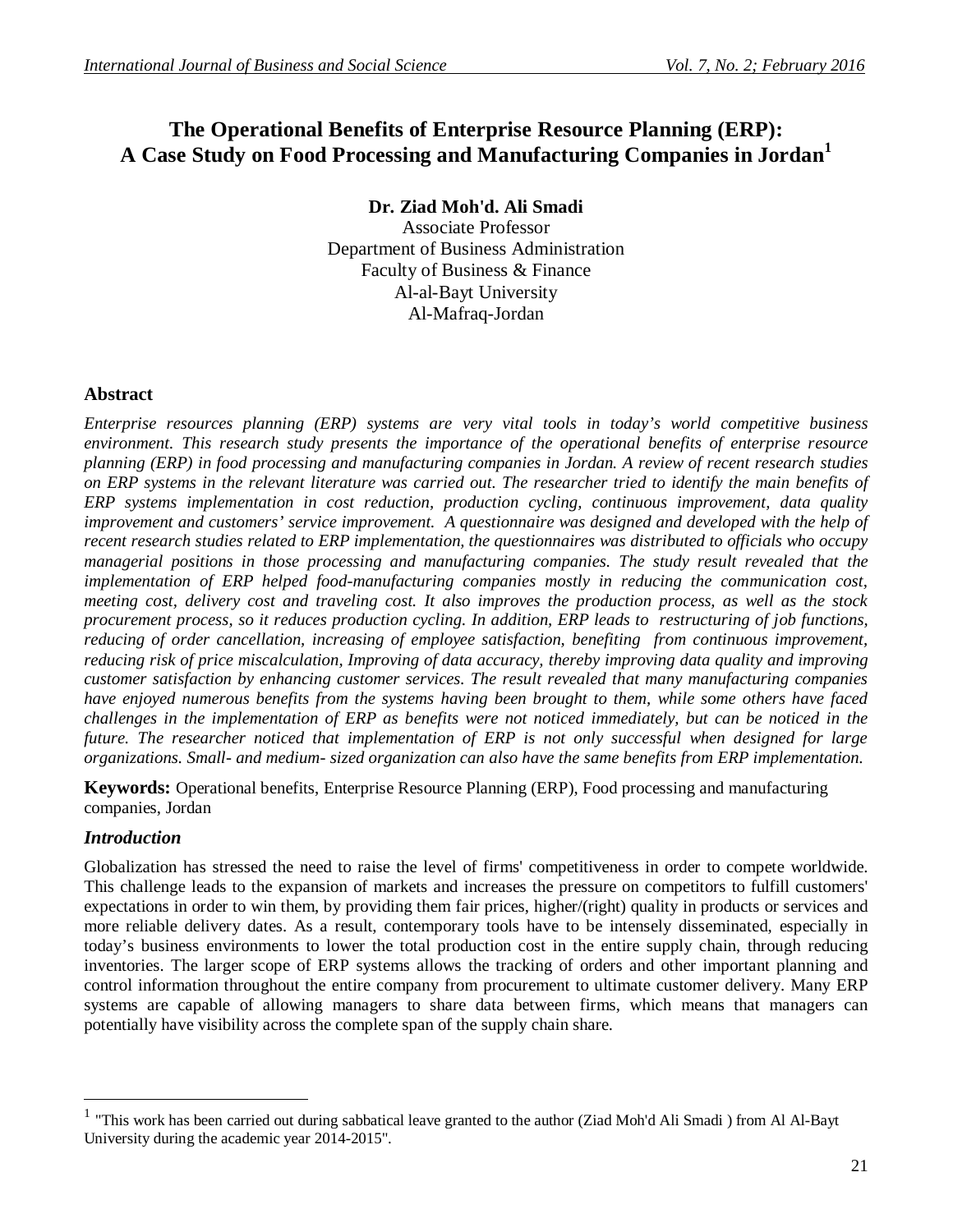The primary difference between an ERP system and its predecessors is that ERP spans the whole organization and business functional processes and not only the production related operations. Therefore, the large scope of ERP systems allows the tracking of orders and other important planning and control information throughout the entire company from procurement to ultimate customer delivery. The ERP system is capable of allowing managers to share data between firms, so managers can potentially have visibility across the complete span of the supply chain (J.R. Tony Arnold, Stephen N. Chapman and Lloyd M. Clive, 2008). Therefore, organizations must continue to change their processes to stay relevant and productive, so that there is no exception in this matter. For small-or medium-sized enterprises, adapting new technologies is no longer an options but a requirement in this highly competitive world. That is why this research was concentrated on small-and medium-sized food processing and manufacturing companies in Jordan, to prove that the application of ERP can be successful, not only in largesized service /manufacturing firms, but also in small-and medium-sized firms. In a research conducted by Yajun Zeng, Yujie Lu and Miroslaw J. Skibniewski (2012), it was introduced ERP systems that are designed to achieve seamless integration of all of the information flowing through an organization, by integrating information-based processes within and across different functional departments, such as those of accounting, finance, human resources, manufacturing and distribution. They also help connect the organization to its customers and suppliers, thus enabling the integration of organizations beyond their boundaries.

## *2. Review of Related Literature*

The paper of Shari Shang and Peter B. Seddon (2002) focused on the benefits that organizations may achieve from their investments in enterprise systems (ES). It proposed an ES benefit framework for summarizing benefits in the years after ES implementation. Based on an analysis of the features of enterprise systems, the literature on information technology (IT) value, data from 233 enterprise system vendor-reported stories published on the Web and interviews with managers of 34 organizations using ES, the framework provided a detailed list of benefits that have been acquired through ES implementation. This list of benefits is arranged into five benefit dimensions: operational, managerial, strategic, IT infrastructure and organizational, and illustrated using perceived net benefit flow (PNBF) graphs. In a detailed example, the paper shows how the framework has been applied to the identification of benefits in a longitudinal case study on four organizations. Al-Fawaz, K., Al-Salti, Z. and, Eldabi, T. (2008) attempted to identify the main benefits of ERP systems, their drawbacks, as well as the critical success factors for their implementation. Their findings revealed that despite some organizations have faced challenges undertaking ERP implementation, many others have enjoyed the benefits that the systems have brought to them. ERP systems facilitate the smooth flow of common functional information and practices across the entire organization, improve the performance of the supply chain and reduce the cycle time. However, ERP system implementation needs top management support with appropriate business plan and vision, re-engineering of business processes, education and training of employees.

The main purpose of Ahmed Elragal and Moutaz Haddara (2012) was to study the development of ERP systems and other related areas to construct the mainstream literature, by analyzing the literature and development history of ERP that help reach the key constructs of ERP systems. They clarified that through the years, ERP systems have evolved and advanced since the emergence of material requirements planning (MRP) and manufacturing resource planning (MRPII) systems.

Organizations cannot gain the full benefits of such complex systems and the risk of failure might be at a high level. However, Yajun Zeng, Yujie Lu and Miroslaw J. Skibniewski (2012). Considered Enterprise Resource Planning (ERP) systems as wide information system packages that integrate information and information-based processes within and across functional areas in an organization. Many organizations have adopted ERP and accepted it as a de facto industry standard for the replacement of legacy systems. Their research paper analyzes and presents the costs and benefits of ERP systems for project-based industries, which have lagged behind other major industries in adopting ERP systems due to their project-centric nature and the high stakes involved in ERP implementation. They identified the challenges during the process of ERP implementation as part of the efforts to understand the costs implied in an ERP system.

Ivo De Loo1 et al. (2011) tried to assess the impact of ERP implementation on the development of organizational benefits, as described by Shang and Seddon (2002) and Eckartz et al. (2009). They assessed this impact for Dutch small-and medium-sized enterprises, using a small but unique dataset.

Several types of organizational benefits (concerning, among others, employee morale and the creation of a common vision among employees) are compared before and after the introduction of an ERP system in a variety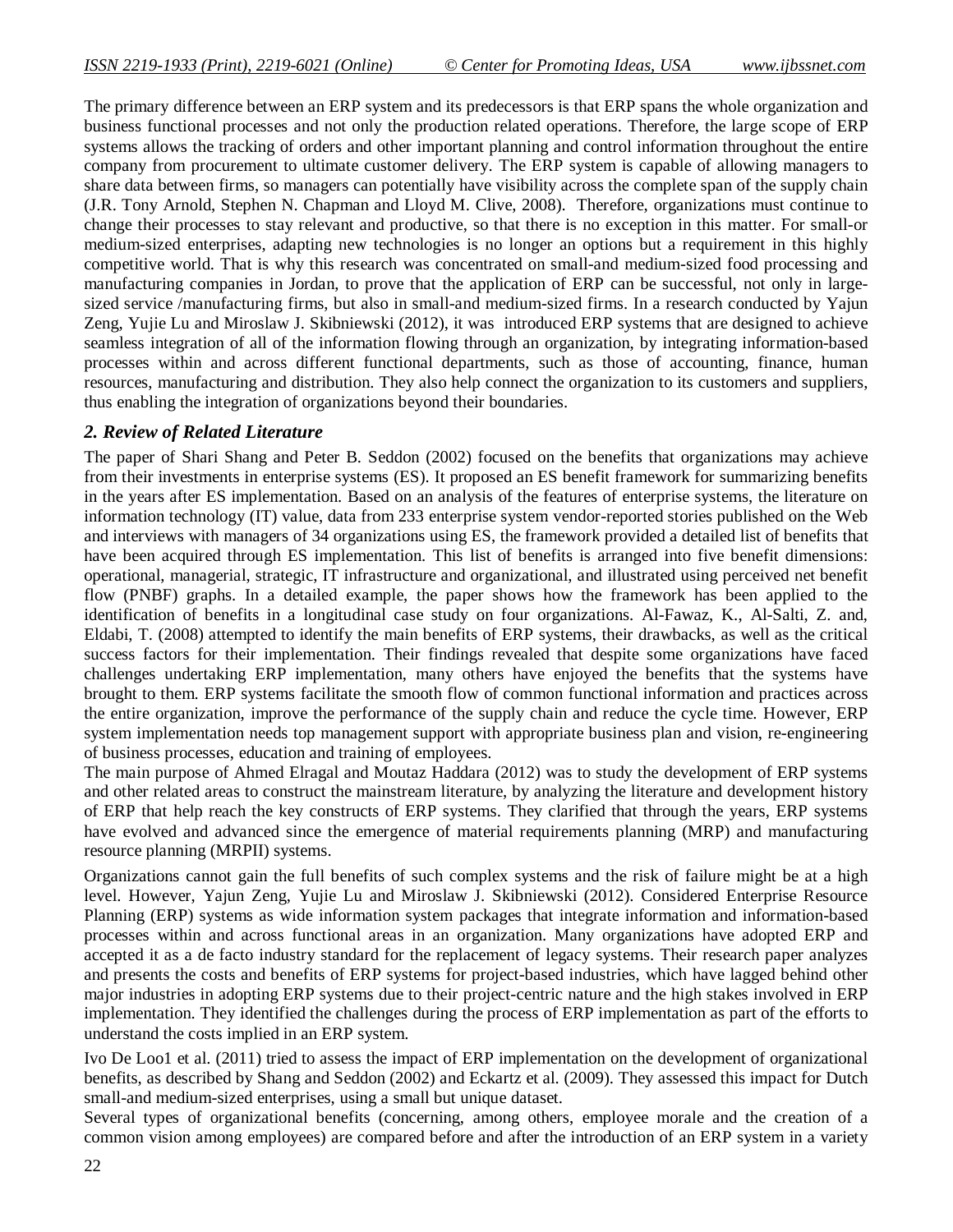of organizations. They took into account a three-year period, correcting/controlling for several possibly influential factors in the process (like organizational size, financial health and sectoral differences). They concluded that organizational benefits did not increase significantly in organizations that implemented an ERP system in the past three years compared to organizations that did not implement such a system. They also concluded that organizations that recently implemented an ERP system did not have significantly lower organizational benefits three years ago compared to organizations that did not implement such a system. Albeit limited to Dutch SMEs, these results contradict with some of the views expressed in ERP related literature on the subject.

The research of Nita Arryani Sari, Achmad Nizar Hidayanto and Putu Wuri Handayani (2012) aimed at formulating a catalog of ERP implementation benefits to measure ERP implementation success in organizations. The benefits catalog was developed by using the five dimensions from Shang and Seddon's ERP benefits framework and 73 sub-categories of dimensions from Ranti's Generic IS/IT value. Initiated in an agricultural company in Indonesia, the research identified that ERP brings benefits to the company in five dimensions: operational, managerial, strategic, IT infrastructure and organizational with a total of 25 categories and 41 subcategories accepted. According to a research of Boo Young Chung et al. (2008), ERP systems offer many benefits to the engineering–construction industry. Many construction firms recognize the benefits of ERP system implementation; however, they still hesitate to adopt these systems due to high cost, uncertainties and risks. Their study identified and analyzed critical factors that need to be considered to ensure successful ERP system implementation in the construction industry. First, this paper identifies the factors associated with the success and failure of ERP systems and provides indicators to evaluate the success of such systems. Then, the paper develops an information system success model to analyze the relationships between factors and success indicators. Finally, the paper provides recommendations for successful ERP systems based on the analysis. The derived success factors should help senior managers in construction firms in making better decisions.

Many related studies stress the need of using ERP systems in all manufacturing and service organizations. If a company wants to survive, it must adjust itself to the new competitive environments by providing goods or services at the right price in the right quantity and quality and at the right time and providing customers with maximum services exceeding their expectations. All this must be done at minimum cost. This must be done in order to gain and maintain customers and not to lose them. Therefore, companies must be able to cope with new innovation in producing goods or providing unique services. Business companies today face the challenges of increasing competition, expanding markets and rising customer expectations. This increases the pressure on companies to lower the total costs in the entire supply chain, shorten throughput times, drastically reduce inventories, expand product choice, provide more reliable delivery dates and better customer services, improve quality and efficiently coordinate global demand, supply and production. Elisabeth J. Umble , Ronald R. Haft and M. Michael Umble (2003) argued that corporation must upgrade their capability to generate and communicate timely and accurate information. To accomplish this objective, companies are increasingly turning to enterprise resource planning (ERP) systems. ERP provides two major benefits that do not exist in non-integrated departmental systems: (1) a unified enterprise view of the business that encompasses all functions and departments; and (2) an enterprise database where all business transactions are entered, recorded, processed, monitored and reported. This unified view increases the requirement for, and the extent of, interdepartmental cooperation and coordination and enables companies to achieve their objectives in increased communication and responsiveness to all stakeholders (C. Dillon, 1999).

## *3. Importance and Scope of ERP Systems*

ERP system represents a very important business investment. Its scope is to help and assure competitiveness and fast response to customers' needs and increased productivity. Its success depends upon effective management and organizational changes by using advanced technology. It also requires a set of skills and knowledge. On the other hand, many companies fail to harness the full potential of ERP as planned and incur time and cost instead of increasing productivity and profitability. This research is designed to examine how far food processing and manufacturing companies in Jordan were successful in implementing ERP. These industries are of small and medium size.

As stated by Joseph R. Muscatello, Michael H. Small and Injazz J. (2003), these firms have limited resources and are less likely than their larger counterparts to survive or quickly overcome a failed implementation of an expensive ERP system. Therefore, it is extremely important to gather, analyze and disseminate information that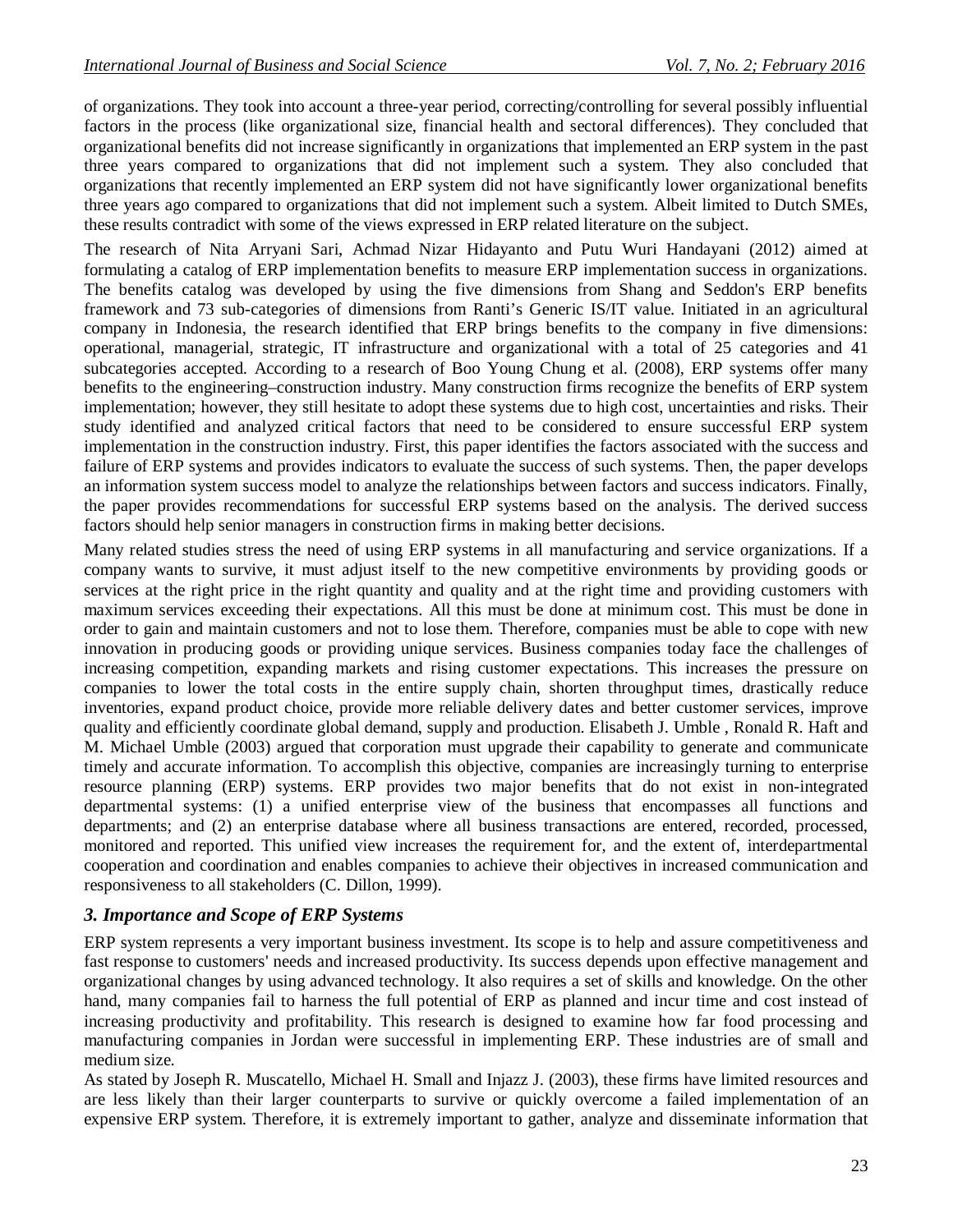will help them choose appropriate ERP systems and then implement these projects successfully. In a research conducted by Elisabeth J. Umble et al. (2003), it was stated that enterprise resource planning (ERP) systems are highly complex information systems and that the implementation of these systems is a difficult and high-cost proposition that places tremendous demands on corporate time and resources. Many ERP implementations have been classified as failures, because they did not achieve the predetermined corporate goals. Their article identified success factors, software selection steps and implementation procedures critical to a successful implementation. Enterprise resource planning systems are a major investment.

Companies may invest between 50000\$ and hundreds of millions of dollars in ERP software, using a variety of business justifications, including replacement of numerous legacy systems, reduction in cycle times from order to delivery and reduction in operation cost. On-line real time operational data that ERP systems provide enable managers to make better decisions and improve responsiveness to customer needs ( Ross,Jeanne, Michael Vitale and Leslie Willcock. 2003). In a study by Lee, S., Arif, A. and Halpin, D. (2002), a simulation model to implement ERP in the material management was created. They implemented the model based on four distinct steps, which are: application integration, internal integration, external integration and automation. Their study showed that the durations of almost all of the activities involved in the material management process have successfully been reduced and even in many cases these activity durations have become eliminated. They stated in their study that an ERP system shortens procurement cycle by approximately 80%, through automating most of the repeating transactions and by reducing workers to perform the tasks.

Hereby, implementing of ERP systems in the material management area has measurable benefits in all other areas, which interface with the material management module (Lee et al., 2002), there is some evidence that organizations are satisfied with ERP. Based upon a sample of 117 firms in 17 countries, the Conference Board reports that 34% of the organizations were satisfied with ERP, 58% were somewhat satisfied, 7% were somewhat unsatisfied and only 1% were unsatisfied (McNurlin,2001). Robert J. et al. (2003) stated that ERP has come to mean many things over past several decades. Divergent applications by practitioners and academics, as well as by researchers in alternative fields of study, have allowed for both considerable proliferation of information on the topic and for a considerable amount of confusion regarding the meaning of the term. In reviewing ERP research, two distinct research streams emerge. The first focuses on the fundamental corporate capabilities driving ERP as a strategic concept. The second stream focuses on the details associated with implementing information systems and their relative success and cost. This paper briefly discusses these research streams stated above. Khaled Al-Fawaz et al. (2008) reported that enterprise resource planning systems, if implemented successfully, can bestow impressive strategic, operational and information-related benefits to the adopting firms. A failed implementation can often spell financial doom.

Currently, most of the information on failures and successes are based on reports on implementation in large manufacturing and service organizations. However, enterprise resource planning vendors are now steadily turning their marketing sights to small-and medium-sized manufacturers. The time is ripe for researchers to gather, analyze and disseminate information that will help these firms implement their projects successfully. Therefore, this research paper adopts a multiple study approach to investigate the implementation process in food manufacturing companies in Jordan, which are in small and midsize forms. The research focuses on implementation activities that foster successful installation and are developed using information gleaned from our field studies of research. Cookie et al. (2001), Holland et al. (1999) and Irani et al. (2001) have observed widescope possible benefits of enterprise systems, ranging from operational improvements through decision-making enhancement to support for strategic goals. However, these frameworks do not tell us how the dynamics of the benefit realization process are obtained. For effective management of the ES benefits, we would need to know when and how to measure these different types of benefits and how they are inter-related. Enterprise resource planning (ERP) systems attempt to integrate data and processes in organizations. Data is centrally stored in a single database. This database functions as a hub that stores, shares and circulates data from within the different departments and business functions. ERP systems are the most adopted information technology (IT) solutions in organizations Yajun Zeng et al. (2012) clearly proved that if ERP systems are successfully implemented, they can bring substantial benefits to organizations.

ERP systems have the potential to improve organizational effectiveness and productivity, by enabling the management to make informed decisions and enhancing the competitiveness of the organization in the marketplace. However, their implementation is characterized by large capital outlay, long is implementation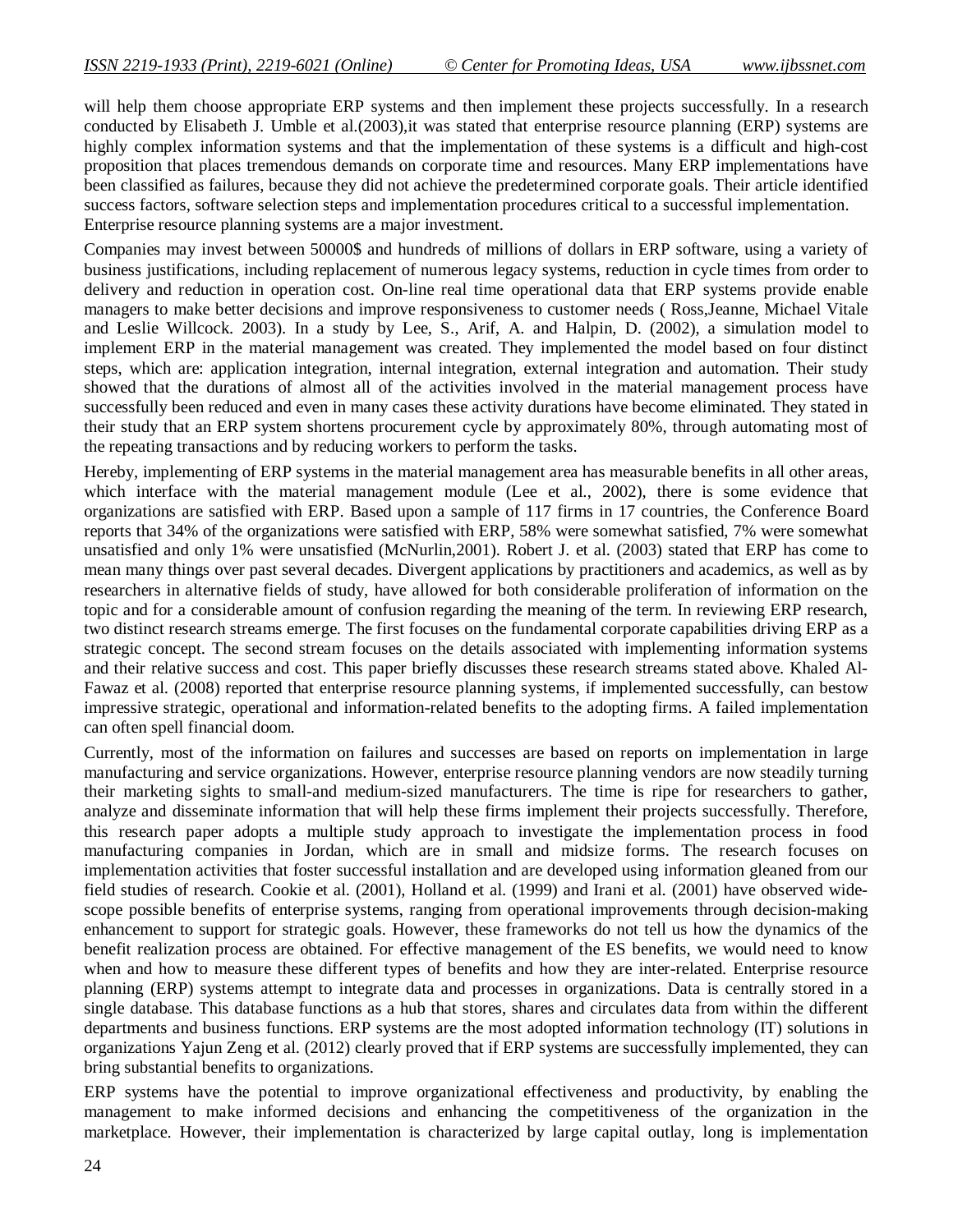period, high complexity and proneness to failure. As early reported, the average implementation time of an ERP project was between 6 months and 2 years and the average cost was about US\$ 1 million (PMP Research, 2001). This might keep many project-based companies away from adopting ERP systems due to their limited financial, technical and human resources, as well as due to the risks of success or failure.

## **4.** *Research Problem*

Many manufacturing companies nowadays have put extra effort in their resource planning activities through structured means, which might help manufacturing firms in solving the problems of resource planning, thereby leading to improvements and to the attainment the objectives of these companies. Jordanian manufacturing companies are not immune to those problems and can have a similar approach to what is being practiced worldwide. Thus this study will try to find out the answer for the main research problem which is:

To what extent do manufacturing companies in Jordan adopt Enterprise Resources Planning (ERP) in their operations?

## **5.** *Research Objectives*

The main objective of this study is to track the benefit realization along a system's lifespan. This requires an exploratory and descriptive method of analysis. Taking into consideration the research problem mentioned above, the research objectives are summarized as follows:

-To measure the extent of practice of the different Enterprise Resources Planning (ERP) operations, such as:

-Developing the ability to adopt enterprise resources planning (ERP).

-To know the benefits of adopting enterprise resources planning (ERP).

-To know to what extent Enterprise Resources Planning can help reduce the cost of operations.

-To know to what extent Enterprise Resources Planning can help reduce and improve production cycling.

-To know to what extent Enterprise Resources Planning (ERP) can help in improving operations (continuous improvement).

-To know to what extent Enterprise Resources Planning can help in improving the quality of data.

-To know to what extent Enterprise Resources Planning can help in generating the ability to strategically manage and improve customers' services.

-To provide understanding for the concept of Enterprise Resources Planning (ERP) operations that may improve the Jordanian manufacturing environment context.

## **6.** *Research Model and Hypotheses*

## **6.1 Research Model**

The present study uses the following ERP benefits: [cost reduction, improving production cycle, continuous improvement, improving quality of data, improving customers' services]. The research model tested in this study is shown in Figure 1.



#### **Fig. 1: Research model\***

\*This model was developed by the researcher through revising many researches and papers, especially: 1) Shari Shang and Peter B. Seddon., (2002)

2) Nita Arryani Sari, Achmad Nizar Hidayanto and Putu Wuri Handayani.(2012).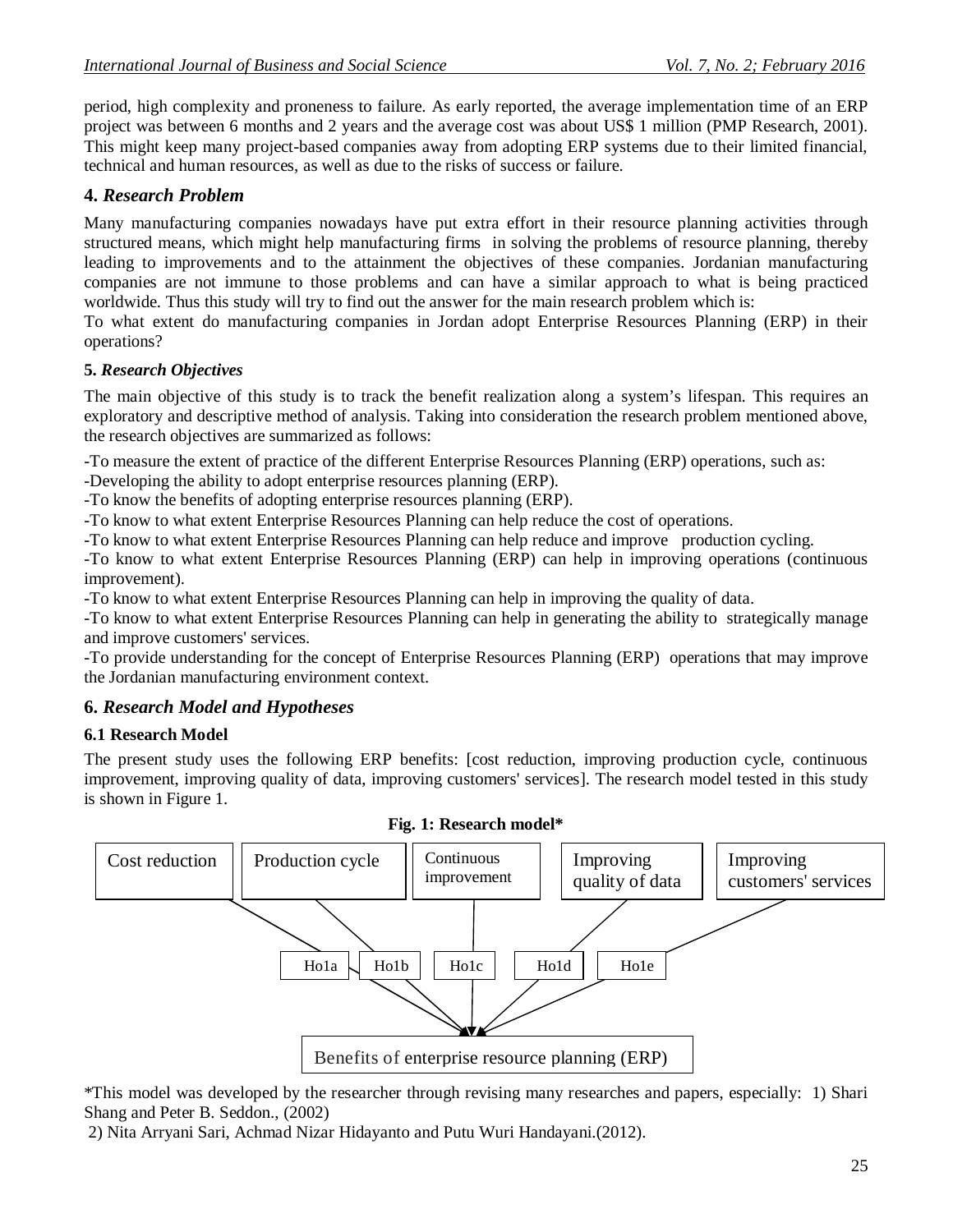## **6.2 Research Hypotheses**

The researcher is trying to investigate the ERP implementation successes in small-and medium-sized food processing and manufacturing companies in Jordan. The case-study method was used to develop conclusions about activities that lead to successful ERP implementation. The research model depicted in Fig. 1 shows the benefits of enterprise resources planning (ERP). Therefore, the study tested the following hypotheses:

#### **The first main null hypothesis:**

#### **H01: The manufacturing companies do not benefit from implementations enterprise resource planning (ERP) at α≤0.05**

From the main hypothesis, the researcher derived the following sub-hypotheses:

H01a- The implementation of enterprise resource planning (ERP) by manufacturing companies does not lead to cost reduction at level  $\alpha \leq 0.05$ 

H01b- Using enterprise resource planning (ERP) by manufacturing companies does not lead to improve production cycling /fasting of the operations at level  $\alpha \leq 0.05$ 

H01c- Using enterprise resource planning (ERP) by manufacturing companies does not lead to continuous improvement at level  $\alpha \leq 0.05$ 

H01d- Using enterprise resource planning (ERP) by manufacturing companies does not improve quality of data at level  $\alpha \leq 0.05$ 

H01e- Using enterprise resource planning (ERP) by manufacturing companies does not improve customers' services at level  $\alpha \le 0.05$ 

#### **The second main null hypothesis:**

**H02: There are no significant differences at α≤0.05 among the answers of the respondents pertaining to their demographic profile.**

## **7.** *Research Methodology*

A descriptive and analytical method was used in this study. In addition, the researcher utilized the study instrument that was developed by Shari Shang and Peter B Seddon (2002) and Nita Arryani Sari, Achmad Nizar Hidayanto and Putu Wuri Handayani (2012). This was useful to measure the benefits of Enterprise Resources Planning (ERP) adoption by food processing and manufacturing companies in Jordan. The instrument was checked to know whether it will be suitable to the Jordanian industrial environment. The instrument consisted of the following parts:

**The first part** covers the demographic profile of the respondents.

**The second part** includes the different benefits of enterprise resources planning (ERP) adoption by manufacturing companies (cost reductions, reduce and improving production cycling, continuous improvement, improving quality of data and improving customers' services). Nominal scale was used to get the answers of the respondents to their demographic profile, while likert scale was used to allow respondents to rate their answers regarding the different benefits of enterprise resources planning (ERP) adoption by manufacturing companies ranged from highly agree (the highest) to highly disagree (the lowest).

## **7.1. Population and Sample of the Study**

Simple random sampling technique was used in distributing questionnaires to different management level employees: managers, deputy managers, operations, quality, and technical managers in food manufacturing companies. The total numbers of these industries in Jordan are 405, out of them 86% are in Amman city and Zarqa city (Middle region in Jordan) and the rest 14% are at Al-Hassan industrial City and northern region in Jordan (Jordan Chamber of Industry, 2014). The questionnaires were distributed in the middle region only. The total number of industrial companies selected for the purpose of the study was (30) only, with (3) respondents for each industrial company, which were of small and medium size. Out of 90 questionnaires distributed by the researcher, 78 were received and only 76 were valid for analysis after omitting two questionnaires, because they were not valid for analysis.

#### **7.2. Data Collection Method and Instruments**

A secondary source of data represented by references and published researches in the field of enterprise resource planning (ERP) contributed to the development of the theoretical framework that allowed the researcher to gain deep understanding of the topic.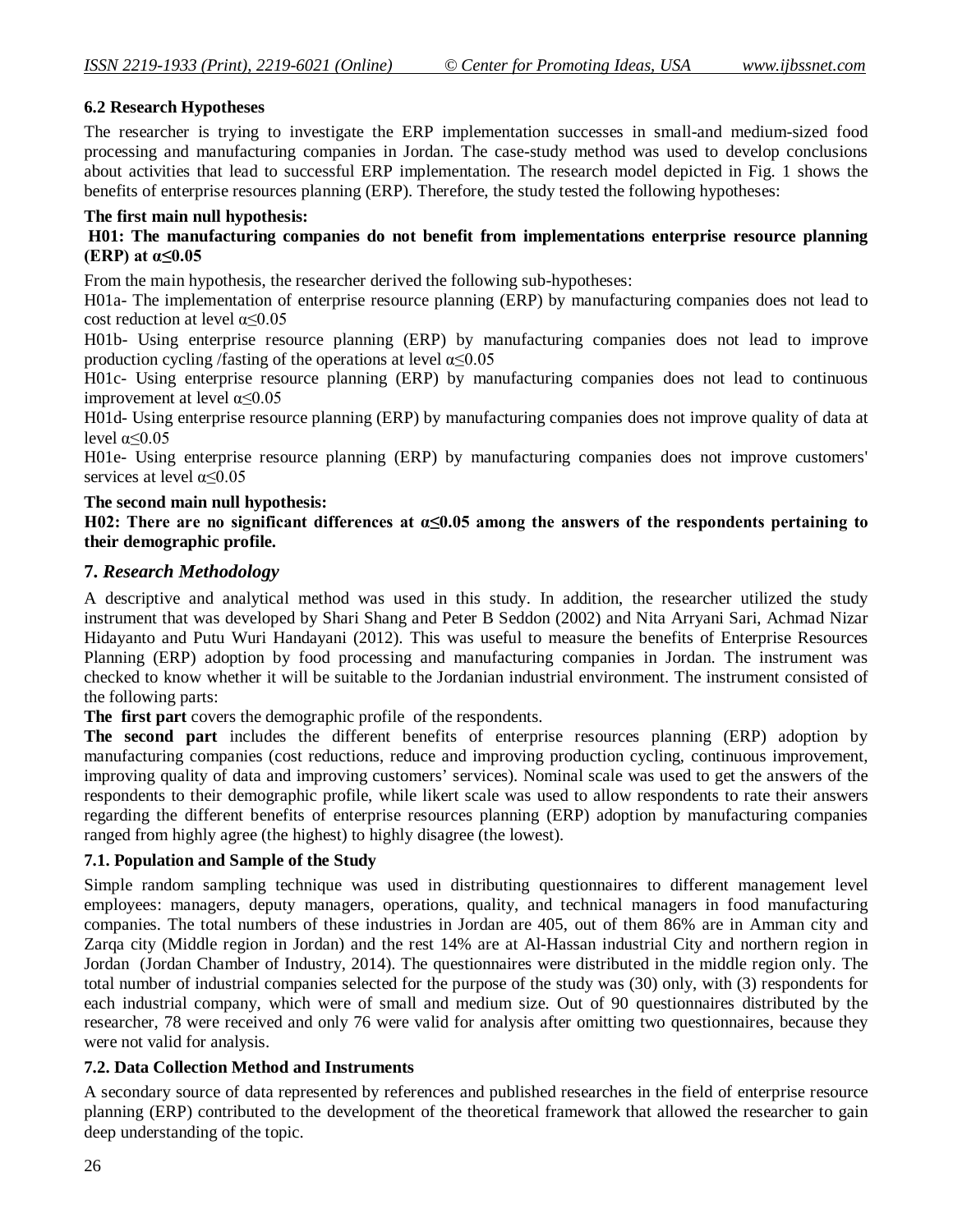In addition, primary data was obtained through the main instrument of the study by distributing questionnaires to different management levels. The questionnaire was designed using a Likert scale ranging from highly agrees to highly disagree. For discussion and interpretation of the results of the research, the researcher relied on computing the range through the following equation:

Range= (highest average value- lowest average value)  $\div$  (number of levels)

 $= (5-1) \div (3) = 1.33$ ;  $1.33+1=2.33$ 

Then, the low average response rate will be in the range from: (1to less than 2.33).

The medium average response rate will be in the range from (2.33 to less than 3.66), calculated as such  $(2.33+1.33=3.66)$ 

The high average response rate will be assigned to responses that score more than 3.66 (from 3.66 to 5.00).

## **7.3. Statistical Treatment**

Several statistical techniques were applied in this study, such as:

1. Descriptive analysis (averages and standard deviations of the answered questionnaires of the study). 2.One sample t- test used to test the main hypotheses and sub-hypotheses.

3. One-way ANOVA was helpful to test the second main hypothesis regarding gender, education, position, experience and activities.

4. Pearson correlation was used to measure the inter-correlation between the factors of operational benefits of enterprise resource planning (ERP) in food processing and manufacturing companies in Jordan.

#### **8.** *Limitations of the Study*

The research has the following limitations:

The research study investigated only the operational benefits of ERP implementation. It did not show the costs of (ERP) implementation.

The research did not show ERP software applications and how to access and use ERP software. In addition, the research was implemented only on small- and medium- sized food processing and manufacturing companies in Jordan.

#### **9.** *Data Presentation and Analysis*

Data was collected and then analyzed by using SPSS (Statistical Package for Social Sciences), in order to view perspective, and analyze the interaction between the systems and their users, so that the researcher can examine and analyze the operational benefits of enterprise resource planning (ERP) implementation.

**First:** The researcher analyzed the biographical data of the respondents. The distribution of the study sample is shown in Table 1 below.

| <b>Variable</b>              | Category                        | <b>Frequency</b> | Percentage% |
|------------------------------|---------------------------------|------------------|-------------|
| Gender                       | Male                            | 60               | 78.9        |
|                              | Female                          | 16               | 21.1        |
|                              | General manager                 | 4                | 5.3         |
|                              | Deputy manager                  | 20               | 26.3        |
| Managerial category          | Operation manager               | 20               | 26.3        |
|                              | Quality manager                 | 16               | 21.1        |
|                              | Technical manager               | 16               | 21.1        |
|                              | Less than 4years                | 24               | 31.6        |
| Age of industrial company    | From 4 to less than 8 years     | 40               | 52.6        |
|                              | 8 years and above               | 12               | 15.8        |
|                              | Local market                    | 48               | 63.2        |
| The company's target markets | International market            | 8                | 10.5        |
|                              | Local and international markets | 20               | 26.3        |
|                              | Medium                          | 8                | 44.44       |
| Size of industrial company   | Small                           | 10               | 55.56       |
|                              | Less than 10                    | $\Omega$         | $\Omega$    |
| No. of employees             | 10 to less than 20              | 30               | 39.47       |
|                              | 20 to less than 40              | 24               | 31.58       |
|                              | 40 and above                    | 22               | 28.95       |
|                              | <b>Total</b>                    | 76               | 100%        |

## **Table 1: Distribution of the study sample**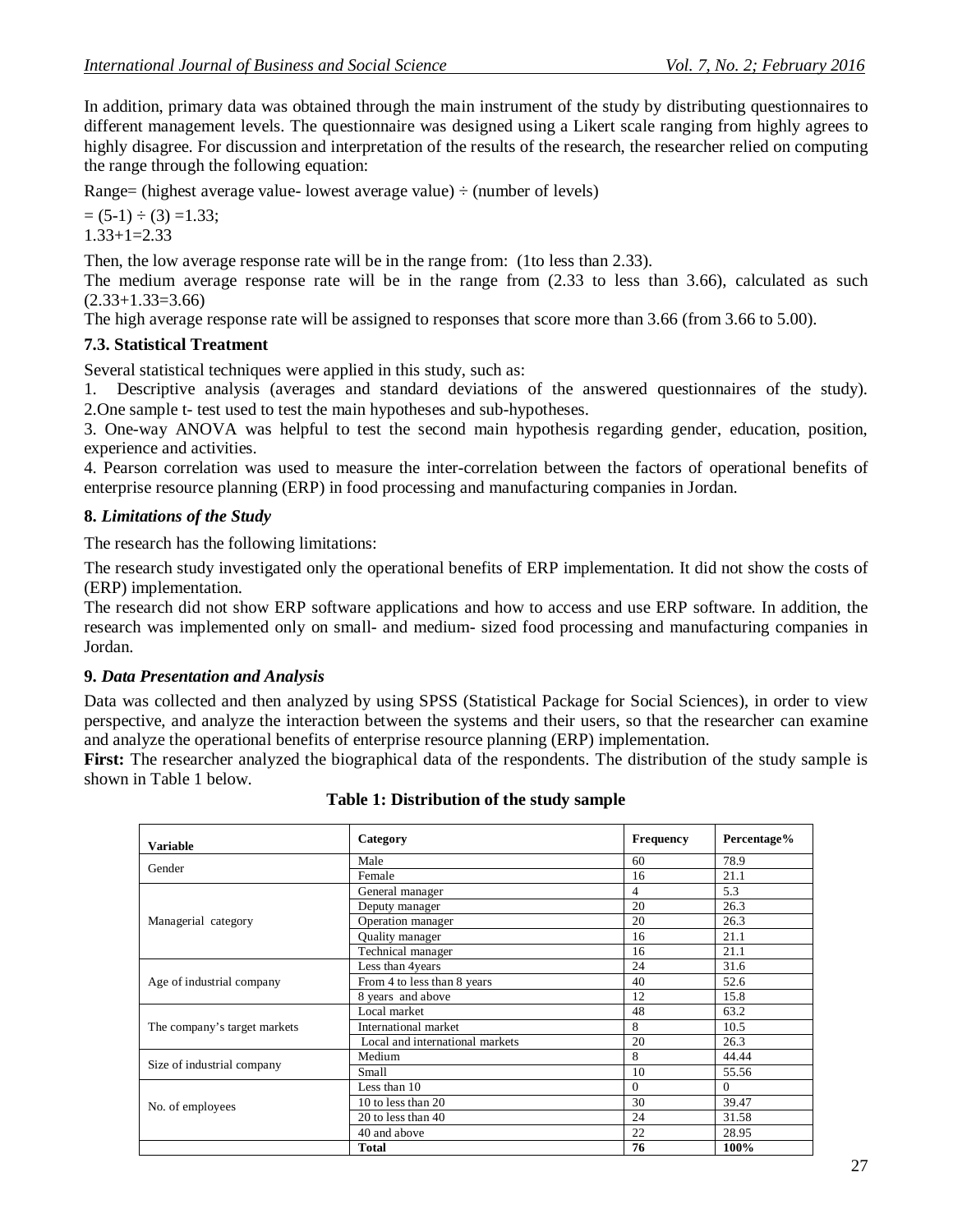Table 1 shows that most of the study respondents were males with a percentage of (78.9%) and this is probably due to the nature of the job that is dominated by males, because working at these industries depends mostly on physical muscular forces.

The table also shows that most respondents were either deputy mangers or operation managers. 5.3% of the study sample who could be met were general managers because they were either traveling outside or busy. Most of the industrial companies were newly established (4 - 8 years) back. The local market was drowning with imported food product from international markets. Therefore, industries of this type find it difficult to compete with these international products. It is due to this reason that most of food industries that took part in the study were depending on the local market 63.2% with only 10.5% dealing with the international market. These industries were small- sized 55.56% and medium-sized with a 44.44%. The questionnaires were distributed equally about two respondents from each of these types. The total number of respondents was 76, most of whom were employed at manufacturing companies with 10 to less than 20 employees (39.47%). Such companies are considered of a small size.

#### **Second: Reliability Test**

Table 2 below shows the internal consistency of ERP for all factors that test the implementation of ERP.

| Factors of Operational Benefits of Enterprise Resource Planning (ERP)       | No. of<br>Cases | No. of<br>Items | Alpha  |
|-----------------------------------------------------------------------------|-----------------|-----------------|--------|
| The implementation of ERP led to reduce operational cost (cost reduction).  | 76              | 12              | 0.711  |
| The implementation of ERP led to reduce and improve the production cycling. | 76              | $\overline{ }$  | 0.6316 |
| The implementation of ERP led to continuous improvement.                    | 76              | $\overline{4}$  | 0.7154 |
| The implementation of ERP led to the Improvement of data quality            | 76              | $\overline{4}$  | 0.6402 |
| The implementation of ERP led to improvement of customers' services         | 76              | $\overline{4}$  | 0.7004 |
| Reliability for all                                                         | .7545           |                 |        |

**Table 2: The internal consistency of ERP**

Table 2 shows the values of internal consistency of coefficients for all factors of operational benefits of enterprise resource planning (ERP). The result was 75.45%, which is acceptable, since it is more than the minimum required percentage of 60% for social science research (Cronbach, 1951).

#### **10. Resolving the Research Problem: To what extent do the manufacturing companies adopt Enterprise Resources Planning (ERP) operations?**

To answer this question, the following null hypothesis was designed**:**

#### **H01: The manufacturing companies do not benefit from enterprise resource planning**

To find an answer to the question the sum of average means for all variables was calculated as shown in Table 3 below, that presents the results in detail for all factors (arithmetic means and standard deviations) in order to know which factor has the highest mean.

| Table 3: Descriptive Statistics for all variables of ERP practice at food manufacturing companies. |  |  |
|----------------------------------------------------------------------------------------------------|--|--|
|----------------------------------------------------------------------------------------------------|--|--|

| Factors of<br><b>Operational Benefits of Enterprise Resource Planning</b><br>(ERP)     | No.<br>of<br>Cases | Mean   | Std.<br><b>Error</b> | Std.<br><b>Deviation</b> | rank |
|----------------------------------------------------------------------------------------|--------------------|--------|----------------------|--------------------------|------|
| 1- The implementation of ERP led to reduce the operational costs (cost)<br>reduction). | 76                 | 3.1711 | 0.0479               | 0.41764                  |      |
| 2- The implementation of ERP led to reduce and improve the production<br>cycling       | 76                 | 3.3233 | 0.0417               | 0.36393                  |      |
| 3- The implementation of ERP led to continuous improvement.                            | 76                 | 3.5263 | 0.0766               | 0.66781                  |      |
| 4- The implementation of ERP led to the Improvement of data quality                    | 76                 | 3.3289 | 0.0398               | 0.34692                  |      |
| 5- The implementation of ERP led to the improvement of customers'<br>services          | 76                 | 3.4079 | 0.0708               | 0.61758                  | 2    |
| <b>Overall average</b>                                                                 | 3.3515             |        |                      |                          |      |

Table 3 shows that the highest mean go to the factor that the implementation of ERP led to continuous improvement and increase the productivity of the company. It is because the processes became faster. For employees to acquire data or send data, less time is needed now because data can be available on time. The second factor on which ERP has impact on is that the implementation of ERP led to improvement of customers'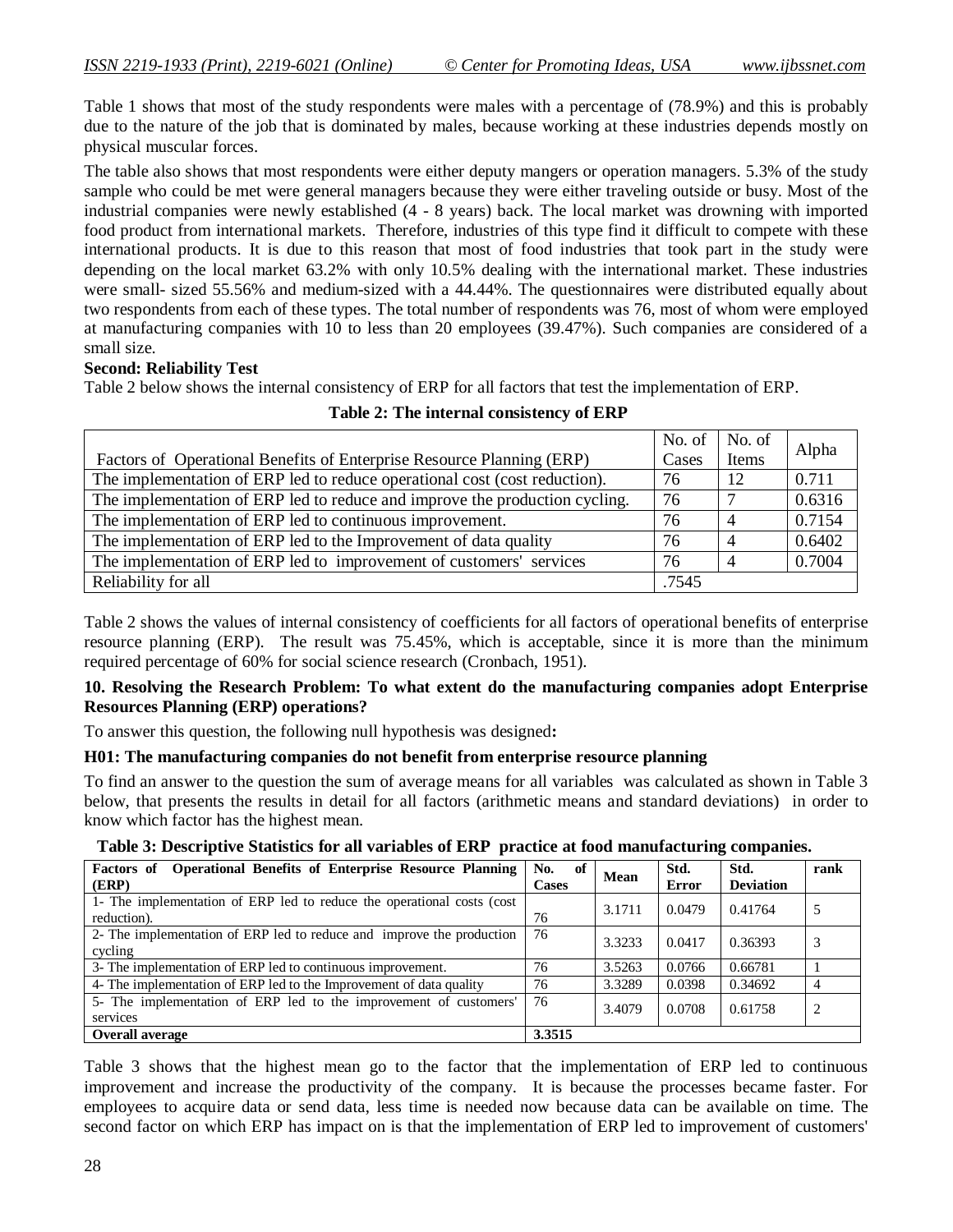services due to increased productivity, because the processes are taking less time than before, so that the customers are getting goods and services on time without any delay.

This all together led to increase the satisfaction of external customers. The Third and Forth factors with almost the same mean in implementing ERP are fasting the operations and reducing the number of mistakes. This is also because in ERP the work is going on in order and on time with very few or zero error operation. All these variables together lead to fasting, the operations and reducing the operations costs. As noted by Shang and Seddon (2002), many insights into benefits and problems can be gained from observing processes at both organizational and core-process levels.

From the main hypothesis, the researcher derived the following sub-hypotheses:

**The first sub-hypothesis: H01a: The implementation of enterprise resource planning (ERP) by manufacturing companies does not lead to cost reduction at level α≤-0.05** 

Table 4 below: presents data related to the first sub-problem. This problem states that the implementation of ERP reduces the operational costs. The average responses were ranked and classified according to the respondents' rating for each item.

| The implementation of ERP reduces the following<br>operational costs | No.  | <b>Mean</b> | Std.<br><b>Deviation</b> | Rank           |
|----------------------------------------------------------------------|------|-------------|--------------------------|----------------|
| Communication cost                                                   | 76   | 3.78        | 0.080                    |                |
| Traveling cost                                                       | 76   | 3.21        | 0.088                    | 6              |
| Staff/operator/employee cost                                         | 76   | 3.15        | 0.093                    | $\overline{7}$ |
| Meeting cost                                                         | 76   | 3.42        | 0.068                    | 2              |
| Service cost                                                         | 76   | 3.36        | 0.107                    | $\overline{4}$ |
| Product delivery cost                                                | 76   | 3.42        | 0.094                    | 3              |
| Training cost per employee                                           | 76   | 3.31        | 0.092                    | 5              |
| Incorrect delivery cost                                              | 76   | 2.89        | 0.105                    | 10             |
| Office supplies and printing cost                                    | 76   | 2.84        | 0.136                    | 11             |
| Inventory cost                                                       | 76   | 3.00        | 0.091                    | 8              |
| Maintenance cost                                                     | 76   | 2.94        | 0.087                    | 9              |
| Cost of waste and losses                                             | 76   | 2.68        | 0.112                    | 12             |
| <b>Total average</b>                                                 | 3.17 |             |                          |                |

**Table 4: First sub-problem**

Table 4 shows that: the highest average among these queries was for that implementing ERP leads to reduce communication cost, with the highest average response of (3.78). This is because any one in the organization can communicate easily and can get data easily as mentioned earlier (Davenport,2000;Oilver,1999). Integrated systems provide shared information across the organization, and this information can be used to monitor business performance. Therefore, the meeting cost has also reduced with the second highest mean with an average of (3.42). Due to earlier factors, this leads to reduce the product delivery cost and traveling cost with an average response of (3.42) and (3.21) respectively. The average response of incorrect delivery cost was low, which means that almost all deliveries were correctly received. O'Leary, D. (2000) noted that some intangible benefits organizations may enjoy by implementing an ERP system include better customer satisfaction, improved vendor performance, increased flexibility, reduced quality costs, improved resource utility, improved information accuracy and improved decision-making capability (Siriginidi, 2000).

However, almost all other factors are at an average scale response. The overall average response scale is (3.17). The lowest average responses are related to cost of waste and losses, office supplies and printing cost and maintenance cost. As noted by the study of Davenport et al. (2002), benefits did not all appear immediately. For instance, cost savings were noted in most organizations, while other benefits, such as increased revenue, grew significantly four or more years after implementation. It seems that different types of benefits were realized differently in different situations. Therefore, cost of waste and losses, office supplies and printing cost and maintenance cost got the lowest averages of (2.68, 2.84, and 2.94, respectively), where cost reductions related to these factors may be noticed in the future.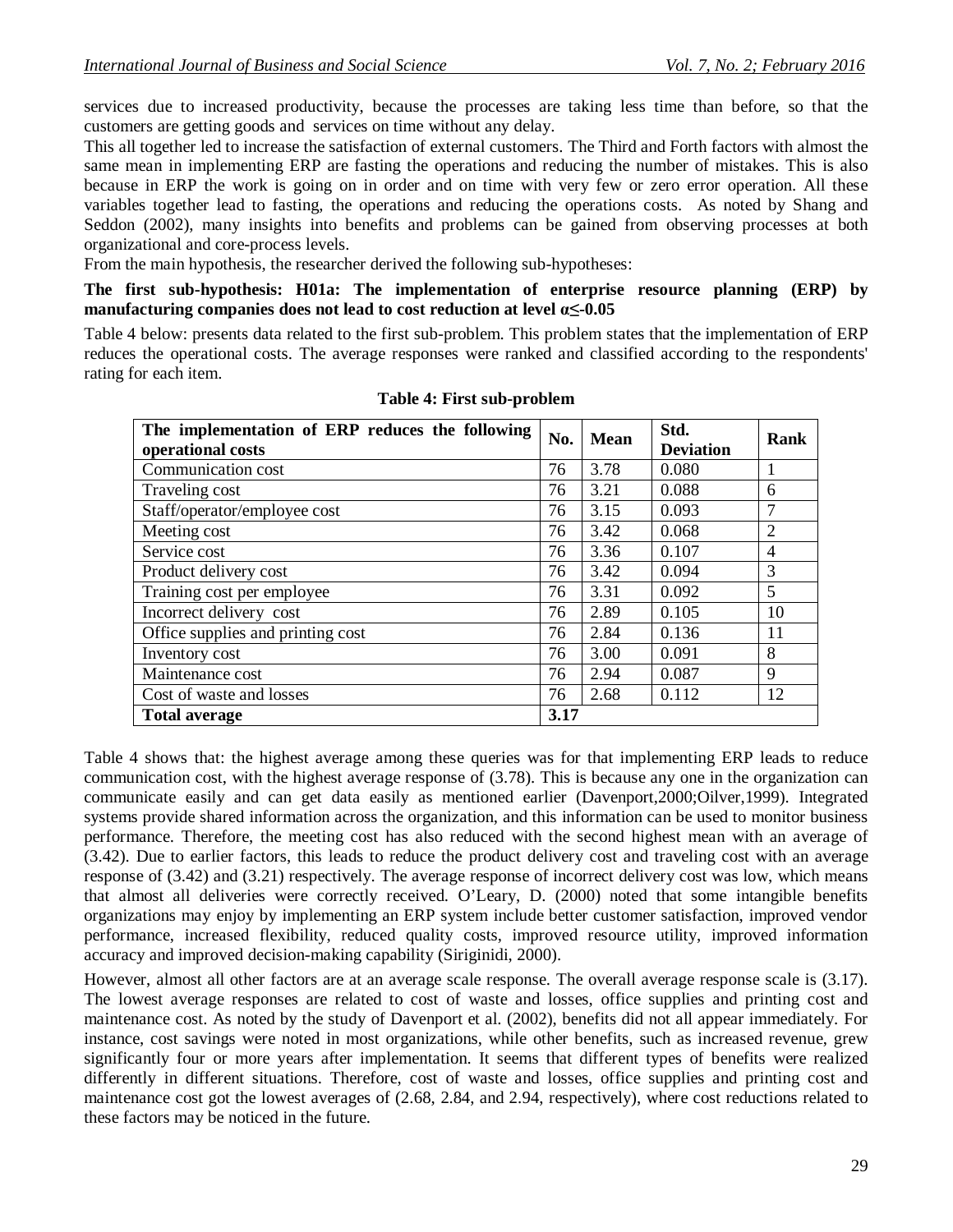#### **Testing the first sub-hypothesis:**

**(H01a): The implementation of enterprise resource planning (ERP) by manufacturing companies does not lead to cost reduction at level α≤-0.05**

| <b>Benefits</b><br><b>Operational</b><br>$of \pm$<br><b>Enterprise Resources Planning</b>                 | df | $Sig(2 -$<br>tailed) | <b>Mean</b><br><b>Difference</b> | 95% Confidence Interval of<br>the Difference |         |
|-----------------------------------------------------------------------------------------------------------|----|----------------------|----------------------------------|----------------------------------------------|---------|
| (ERP)                                                                                                     |    |                      |                                  | (lower)                                      | (upper) |
| Implementation of ERP (ERP)<br>manufacturing companies $ 3.571 $<br>by<br>does not lead to cost reduction | 75 | 0.01                 | 0.1711                           | 0.0756                                       | 0.2665  |

**Table 5 One-sample t- test**

 $\alpha \leq 0.05$  Test Value = 3

The test shown in table 5 above show that the first sub-hypothesis should be rejected, because the t- value is higher than the tabulated t (3.571 > 1.96) under the significance level of ( $\alpha \le 0.05$ ). Therefore, the alternative hypothesis (H11a) was accepted, which means that the implementation of ERP by manufacturing companies leads to cost reduction in the manufacturing company.

#### **The second sub-hypotheses:**

**(H01b): Using enterprise resource planning (ERP) by manufacturing companies does not lead to reduce**  and improve production cycling /fasting the operations at level  $\alpha \leq 0.05$ .

Table 6: below presents data related to the second sub- problem. The average response were ranked and classified according to the respondents' rating for each item.

| Q              | The implementation of ERP leads to reduce and<br>improve production cycling /fasting of the operations | No.  | <b>Mean</b> | Std.<br><b>Deviation</b> | <b>Rank</b> |
|----------------|--------------------------------------------------------------------------------------------------------|------|-------------|--------------------------|-------------|
| $\overline{1}$ | Production process                                                                                     | 76   | 3.84        | 0.633                    |             |
| 2              | Stock procurement process                                                                              | 76   | 3.55        | 0.700                    |             |
| 3              | Report making process                                                                                  | 76   | 3.36        | 0.607                    |             |
| $\overline{4}$ | Data preparation process                                                                               | 76   | 3.28        | 0.649                    | 4           |
| $\mathfrak{S}$ | Order checking process                                                                                 | 76   | 3.26        | 0.929                    | 6           |
| 6              | Debt payment process                                                                                   | 76   | 3.23        | 0.629                    |             |
| $\tau$         | Transaction process                                                                                    | 76   | 3.27        | 0.826                    | 5           |
|                | <b>Total average</b>                                                                                   | 3.32 |             |                          |             |

**Table 6: Second sub-problem**

Table 6 shows that the overall average was 3.32, indicating a middle scale of average response for the variable: implementation of ERP leads to fasting of the operations. It is also important to point out that the item that got the highest rating was for the query related to that the implementation of ERP leads to improve the production process with an average of (3.84), followed by the second query: implementation of ERP leads to improve the stock procurement process with an average of (3.55). As noted earlier by Gardiner et al. (2002), ERP improves the performance level of a supply chain by reducing cycle time. The lowest rating was for query number (6) that stated that the implementation of ERP leads to improve the debt payment process with an average rating of (3.23). In all these queries, we find that the standard deviation for the all responses range from (0.607 to 0.929) which means that there are no big differences in responding to these queries.

**Testing the second sub-hypothesis (H01b): Using enterprise resource planning (ERP) by manufacturing companies does not lead to reduce and improve production cycling /fasting of the operations at α ≤0.05. Table 7. One-Sample t-test**

| <b>Operational Benefits of Enterprise</b><br><b>Resource Planning (ERP)</b> |       | Df | Sig. $(2-$<br>tailed) | <b>Mean</b><br><b>Difference</b> | 95% Confidence<br>Interval of the<br><b>Difference</b> |              |
|-----------------------------------------------------------------------------|-------|----|-----------------------|----------------------------------|--------------------------------------------------------|--------------|
| The implementation of ERP does not lead                                     |       |    |                       |                                  | Lower                                                  | <b>Upper</b> |
| to reduce and improve production cycling                                    |       |    |                       |                                  |                                                        |              |
| /fasting the operations                                                     | 7.745 | 75 | 0.00                  | 0.3233                           | 0.2401                                                 | .4065        |

 $\alpha \leq 0.05$ . Test Value = 3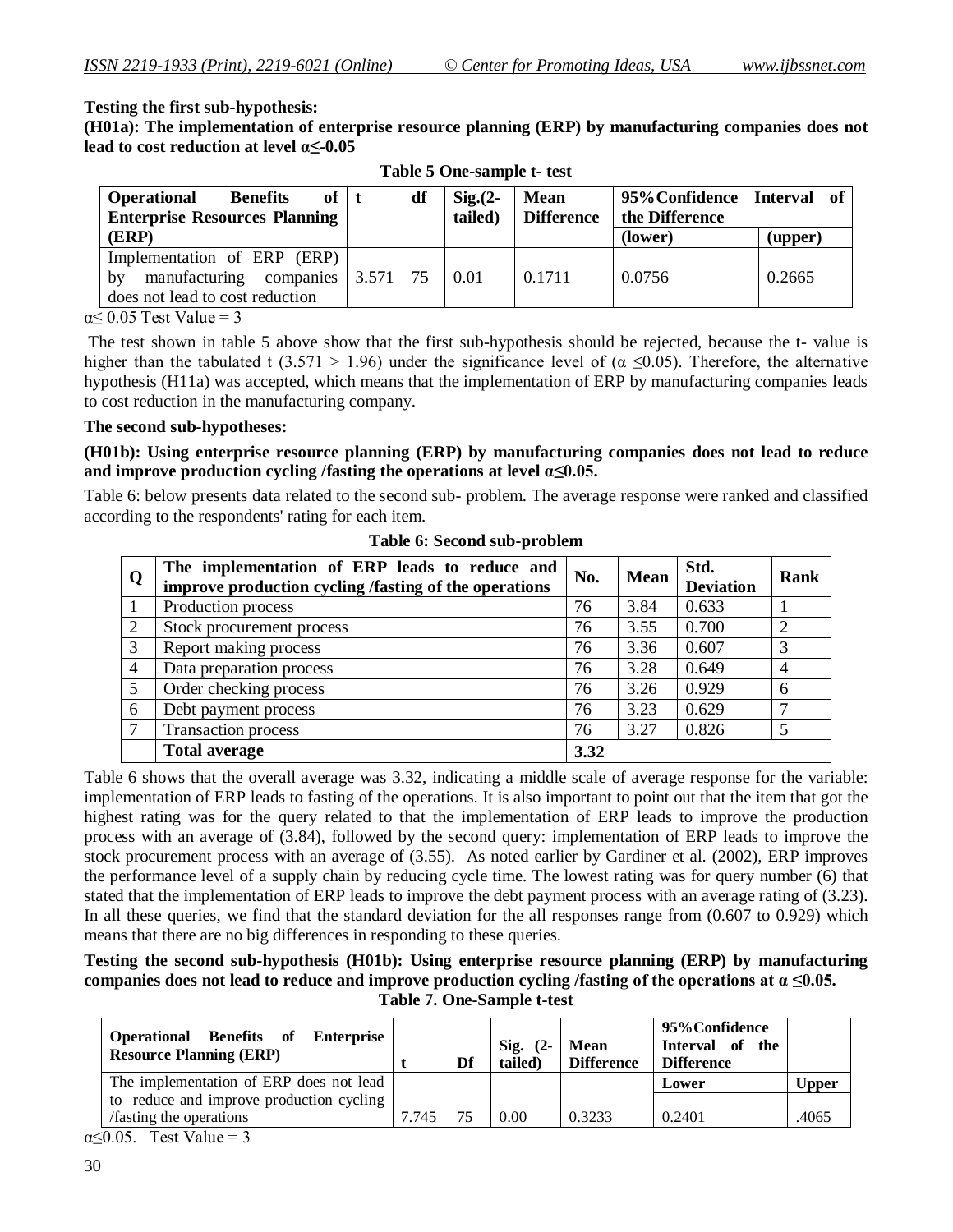The table above shows that the second sub-hypothesis should be rejected, because the t- value is higher than the tabulated t (7.745 > 1.96) under the significance level of  $\alpha \le 0.05$ .

Therefore, the alternative hypothesis(H11b) was accepted, which means that manufacturing companies that implement ERP benefit from fasting their operations, thereby improving the production cycling .

#### **The third sub-hypothesis:**

#### **(H01c): using enterprise resource planning (ERP) by manufacturing companies does not lead to benefits in continuous improvement at level α≤0.05.**

Table number 8 below presents data related to the answer of the third sub- problem. The respondents' average responses for each question were ranked and classified accordingly.

| Q.<br>No.<br>No. | Benefits in continuous improvement | No.  | Mean | <b>Std. Deviation</b> | Rank |
|------------------|------------------------------------|------|------|-----------------------|------|
|                  | Restructuring job function         | 76   | 3.68 | 0.657                 |      |
|                  | Ease of operation knowledge        | 76   | 3.52 | 0.944                 |      |
| $\mathbf{c}$     | Ease of analysis                   | 76   | 3.36 | 0.877                 |      |
|                  | Increasing employee satisfaction   | 76   | 3.52 | 1.101                 |      |
|                  | <b>Total average</b>               | 3.52 |      |                       |      |

|  |  | Table 8: Sub-problem no.3 |  |
|--|--|---------------------------|--|
|--|--|---------------------------|--|

Table 8 shows that industrial companies that implement ERP benefit from continuous improvement. The average response for this variable was 3.52 which is a middle average. The variables related to restructuring job function got the highest average (3.68) with the lowest standard deviation of (0.657), followed by ease of operation knowledge with an average of (3.52) and a standard deviation of (0.944). The table also shows that the highest standard deviation was for the query no. (4), related to that the implementation of ERP led to increase the employee satisfaction with a value of (1.101), which means that there are differences in responding to this query. But this query got the second highest average response rate of 3.52, which means a medium satisfaction among employees with implementing ERP. As said before and noted by the study of Davenport et al. (2002), benefits did not all appear immediately. The lowest average rating was for the query; the implementation of ERP led to ease of analysis with a medium average response rate of (3.36) and a standard deviation of (0.877).

**Testing the third sub-hypothesis (H01c): Using enterprise resource planning (ERP) by manufacturing companies does not lead to benefits in continuous improvement at level α≤0.05.**

| Operational Benefits of Enterprise   t<br><b>Resource Planning (ERP)</b>                                                                                 | df | Sig.<br>$(2-tailed)$ | Mean<br><b>Difference</b> | of the Difference | 95% Confidence Interval |
|----------------------------------------------------------------------------------------------------------------------------------------------------------|----|----------------------|---------------------------|-------------------|-------------------------|
|                                                                                                                                                          |    |                      |                           | lower             | upper                   |
| The<br>implementation of enterprise<br>resource planning (ERP) does not lead   6.871<br>benefits<br>continuous<br>to<br>in<br>improvement of the company | 75 | 0.00                 | 0.5263                    | 0.3737            | 0.6789                  |

**Table 9: One-sample t-test**

 $\alpha \leq 0.05$  Test Value = 3

Table 9 shows that the third null sub-hypothesis should be rejected, because the t-value is higher than the tabulated t (6.871 > 1.96) and under the significance level of  $\alpha \le 0.05$ . Therefore, the alternative hypothesis (H11c) was accepted. This means that the implementation of enterprise resource planning (ERP) leads to benefits in continuous improvement of the manufacturing companies in Jordan. As noted by Shang and Seddon (2002) who argued that organizations benefit from ERP implementation, this presents a more extensive framework to assess the benefits that may be reaped in the years after the introduction of enterprise systems (ES) in an organization, with special attention to ERP system. They call this framework the 'enterprise system benefit framework'. It intends to help managers make sound evaluations of the perceived success of an ERP system some years after its 'go live' date (no specific time is though given).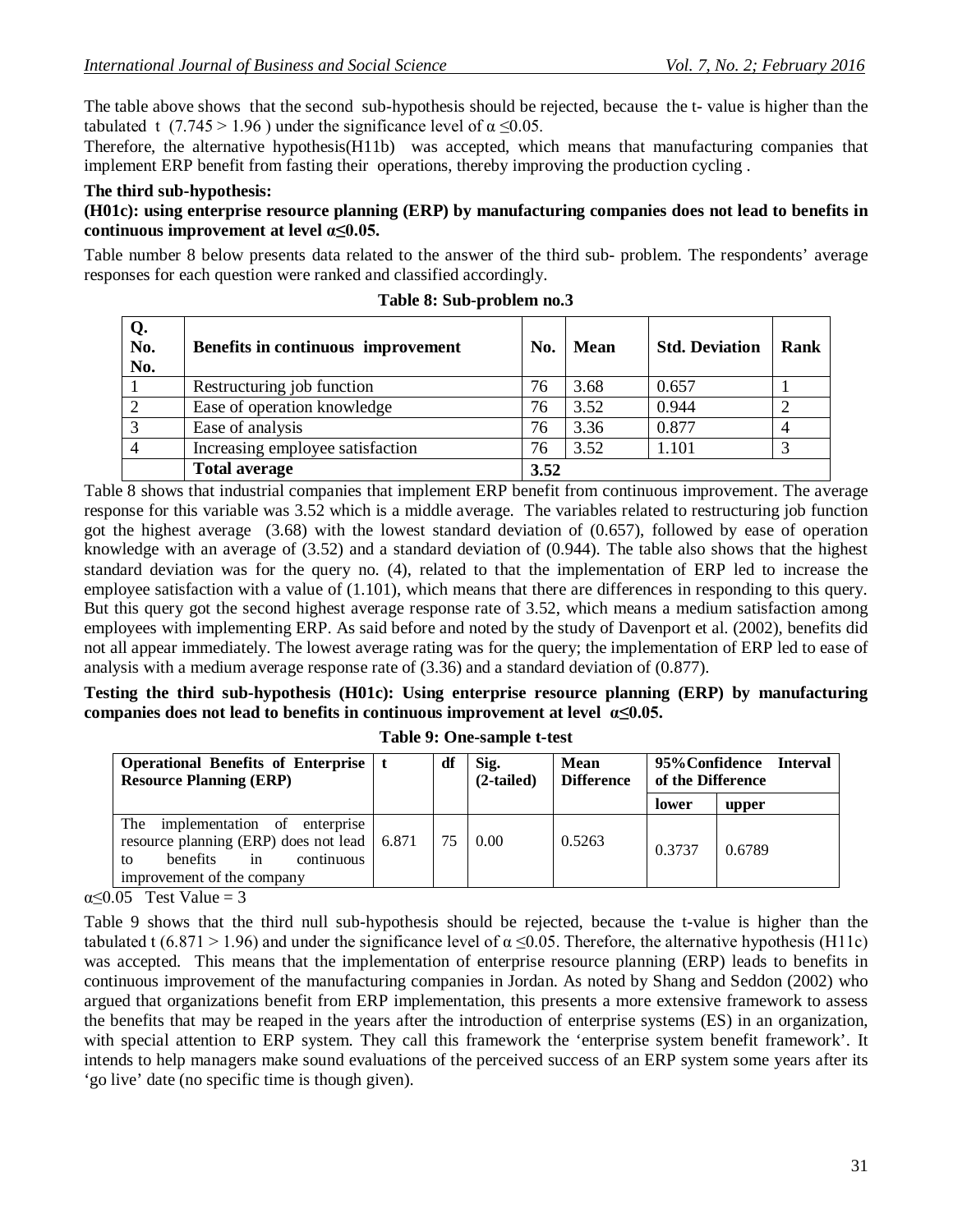#### **The Fourth sub-hypothesis (H01d): Using enterprise resource planning (ERP) by manufacturing companies does not lead to benefits in improving data quality at level α≤0.05.**

Table 10 below present's data related to the answer to the Fourth sub- problem. The respondents' average responses for each question were ranked and classified according to the respondents' rating for each item.

| The implementation of ERP led to      |      |             | Std.             |      |
|---------------------------------------|------|-------------|------------------|------|
| improving data quality                | N    | <b>Mean</b> | <b>Deviation</b> | Rank |
| Reducing risk of price miscalculation | 76   | 3.80        | 0.748            |      |
| Data lost                             | 76   | 3.64        | 0.724            |      |
| Incorrect data                        | 76   | 3.63        | 0.745            |      |
| Increasing accuracy of data           | 76   | 3.46        | 0.807            |      |
| <b>Total average</b>                  | 3.32 |             |                  |      |

## **Table 10: Sub-problem no. 4**

Table 10 shows that the overall average for the Fourth sub–problem was the lowest with an average rating of (3.32) compared to other variables of (ERP) operational benefits. From the table above, it is obvious that the highest rating with an average of (3.80) and a standard deviation of (0.74) went to the item: the implementation of ERP led to reducing risk of price miscalculation. But, the lowest average was related to query number (4): the implementation of ERP led to increase accuracy of data with a rating of (3.46) and the highest standard deviation of (0.807).

**Testing sub-hypothesis no. 4 (H01d): Using enterprise resource planning (ERP) by manufacturing companies does not lead to benefits in improving data quality at level α≤0.05.**

| Table 11: One-sample t-test. |  |  |  |
|------------------------------|--|--|--|
|------------------------------|--|--|--|

| <b>Benefits of</b><br>Enterprise  <br><b>Operational</b><br><b>Resources Planning (ERP)</b>                                                            | Df | Sig. $(2-$<br>(tailed | Mean<br><b>Difference</b> | 95% Confidence Interval of<br>the Difference |        |
|--------------------------------------------------------------------------------------------------------------------------------------------------------|----|-----------------------|---------------------------|----------------------------------------------|--------|
|                                                                                                                                                        |    |                       |                           | Lower                                        | upper  |
| Using enterprise resource planning (ERP) by<br>manufacturing companies does not lead to $\vert$ 8.266 $\vert$ 75<br>benefits in improving data quality |    | 0.00                  | 0.3289                    | 0.2497                                       | 0.4082 |

 $\alpha \leq 0.05$  Test Value = 3

Table 11 shows that (H01d) should be rejected, because the t- value was higher than the tabulated t (8.266> 1.96) under the significance level of ( $\alpha \le 0.05$ ). Therefore, the alternative hypothesis (H11d) was accepted, which means that the implementation of ERP led to improving data quality.

#### **The Fifth sub-hypothesis (H01e): Using enterprise resource planning (ERP) by manufacturing companies does not lead to benefits in improving customers' services at level α≤0.05.**

Table 12 below present's data related to the answer to the Fifth sub- problem. The respondents' average responses for each question were It has been ranked and classified according to the respondents' rating for each item.

| Q. | improving<br>The implementation of ERP led to |        |             | Std.             |             |
|----|-----------------------------------------------|--------|-------------|------------------|-------------|
|    | customers services by:                        |        | <b>Mean</b> | <b>Deviation</b> | <b>Rank</b> |
|    | Reducing order cancellation                   | 76     | 3.31        | 0.657            |             |
|    | Reducing customers' problems                  | 76     | 3.36        | 0.813            |             |
|    | Serving customers according to need           | 76     | 3.26        | 0.789            |             |
|    | Improving customers' satisfaction             | 76     | 3.68        | 1.085            |             |
|    | <b>Total average</b>                          | 3.4079 |             |                  |             |

#### **Table 12: Sub-problem no. 5.**

Table 12 shows that the overall average for the query: the implementation of ERP led to improving customers' services was about (3.40), which is a medium response rate. The highest rating went to query number (4): improving customers' satisfaction with an average response rate of (3.68). It got also the highest standard deviation of (1.085). As noted by Elisabeth J. et al.(2003), a successful ERP project can cut the fat out of operating costs, generate more accurate demand forecasts, speed production cycles and greatly enhance the customers' services, which can save a company millions of dollars over the long run.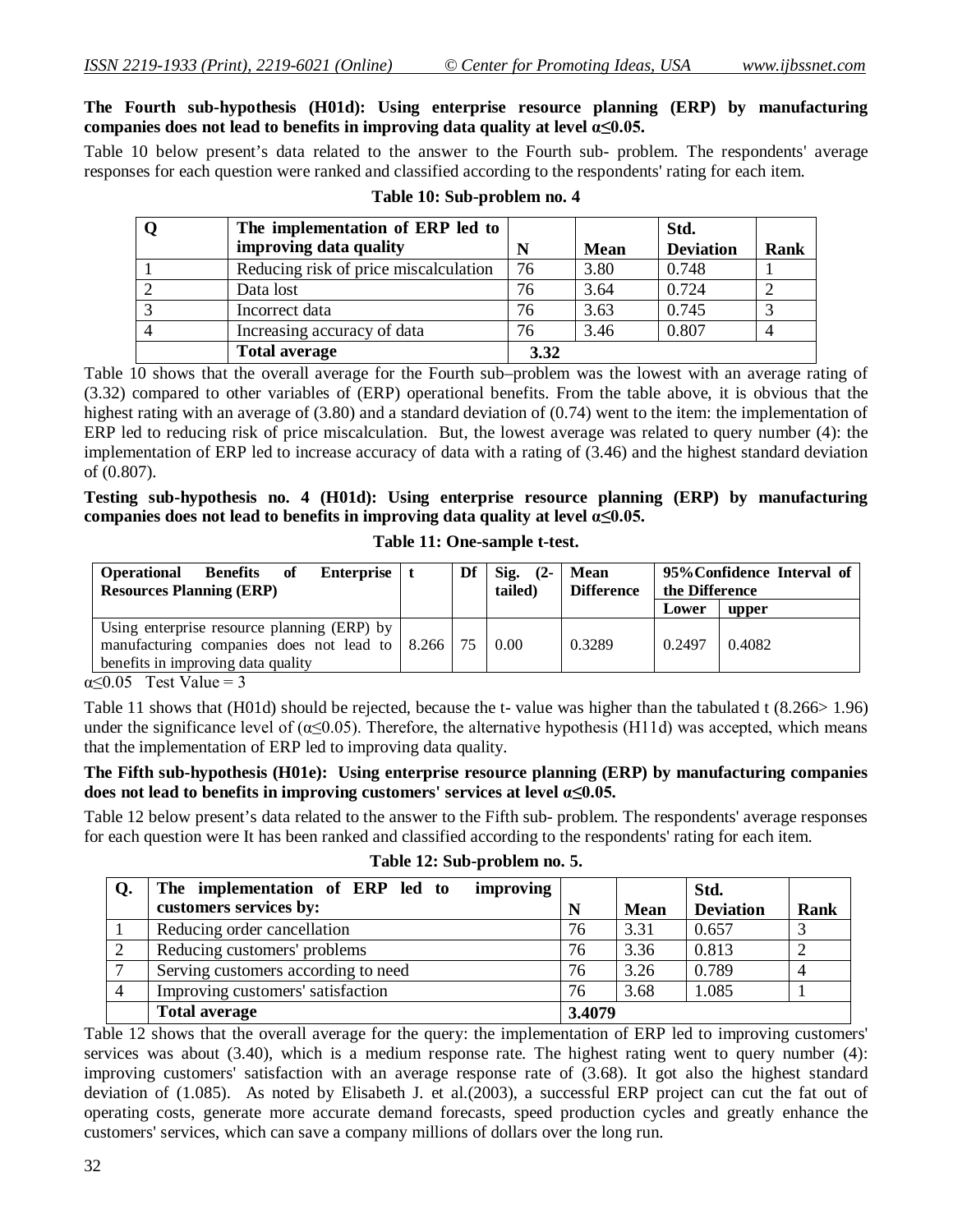The second average response rate was related to reducing customers' problems, with a medium average rate of (3.36). From the table, the lowest standard deviation was, which related to the query ERP reduces order cancellation with a standard deviation of (0.657), which means that all employees have the same idea that ERP cannot lead to reduce order cancellation.

**Testing sub-hypothesis number 5 (H01e): Using enterprise resource planning (ERP) by manufacturing companies does not lead to benefits in improving customers' services at α≤0.05.**

| <b>Operational Benefits of Enterprise</b><br><b>Resource Planning (ERP)</b>                                                                | df              |  | $Sig. (2-$<br>tailed) | <b>Mean</b><br><b>Difference</b> | 95% Confidence Interval<br>of the Difference |        |
|--------------------------------------------------------------------------------------------------------------------------------------------|-----------------|--|-----------------------|----------------------------------|----------------------------------------------|--------|
|                                                                                                                                            |                 |  |                       |                                  | lower                                        | upper  |
| Using<br>enterprise resource planning<br>(ERP) by manufacturing companies does<br>not lead to benefits in improving<br>customers' services | $5.758$ 75 0.00 |  |                       | 0.4079                           | 0.2668                                       | 0.5490 |

**Table 13: One-sample t-test**

 $\alpha$ <0.05 Test Value = 3

Table 13 shows that the Fifth sub-hypothesis should be rejected, because t- value is higher than the tabulated t value (5.758> 1.96) and under the significance level of  $\alpha \le 0.05$ . Therefore, the alternative hypothesis (H11e) was accepted. So, using enterprise resource planning (ERP) by manufacturing companies led to benefits in improving customers' services.

The second main null hypothesis (H02): There are no significant differences at level  $\alpha \le 0.05$  among the **answers of the respondents pertaining to their demographic profile.**

In order to accept or reject this hypothesis, one-way ANOVA was used and the results are shown in the Table 14 below.

|                       |                       | of<br>Sum |    | Mean   |        |       |
|-----------------------|-----------------------|-----------|----|--------|--------|-------|
| category              |                       | Squares   | df | Square | F      | Sig.  |
| gender                | <b>Between Groups</b> | 10.632    | 17 | 0.625  | 18.136 | 0.000 |
|                       | <b>Within Groups</b>  | 2.000     | 58 | 0.034  |        |       |
|                       | Total                 | 12.632    | 75 |        |        |       |
| Managerial            | <b>Between Groups</b> | 102.737   | 17 | 6.043  | 43.814 | 0.000 |
| categories            | <b>Within Groups</b>  | 8.000     | 58 | 0.138  |        |       |
|                       | Total                 | 110.737   | 75 |        |        |       |
| industrial<br>Age of  | <b>Between Groups</b> | 32.105    | 17 | 1.889  | 54.768 | 0.000 |
| company               | <b>Within Groups</b>  | 2.000     | 58 | 0.034  |        |       |
|                       | Total                 | 34.105    | 75 |        |        |       |
|                       | <b>Between Groups</b> | 49.684    | 17 | 2.923  | 21.189 | 0.000 |
| The<br>company's      | <b>Within Groups</b>  | 8.000     | 58 | 0.138  |        |       |
| target markets        | Total                 | 57.684    | 75 |        |        |       |
|                       | <b>Between Groups</b> | 14.447    | 17 | 0.850  | 10.954 | 0.000 |
| industrial<br>Size of | <b>Within Groups</b>  | 4.500     | 58 | 0.078  |        |       |
| company               | Total                 | 18.947    | 75 |        |        |       |
|                       | <b>Between Groups</b> | 26.658    | 17 | 1.568  | 3.712  | 0.000 |
| No. of employees      | <b>Within Groups</b>  | 24.500    | 58 | 0.422  |        |       |
|                       | Total                 | 51.158    | 75 |        |        |       |

#### **Table 14. ANOVA results.**

α≤0.05

Table 14 shows the differences among the answers of the sample of the study pertaining to their demographic profile. The result show a level of significance of less than  $0.05$  ( $0.0<0.05$ ), which indicates high differences among the answers of the respondents regarding the operational benefits of enterprise resource planning (ERP).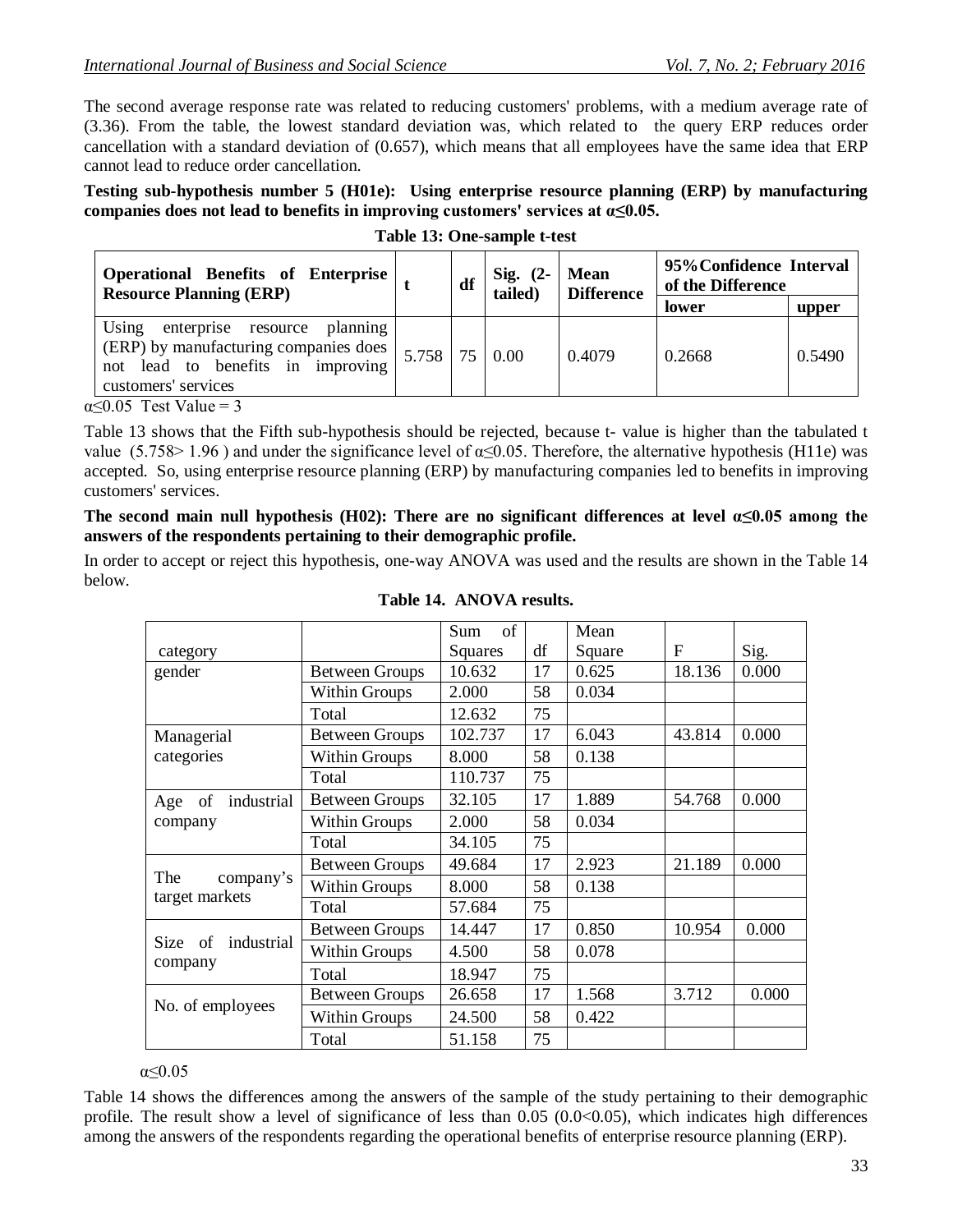The F value for all variables is higher than 1.96 (F value  $> 1.96$ ), but the highest differences go to the category of the age of industrial company with  $F = 54.768$ . As said earlier, these companies will benefit more of the systems; not immediately but after some more years (Shang and Seddon, 2002). Benefits may be reaped in the years after the introduction of enterprise systems (ES) in an organization, with special attention to ERP systems. The second highest differences in the answers go to the category of managerial category with F= 43.814. The lowest differences were for the category of number of employees with  $F = 3.712$ , which means that we can implement ERP systems at any company size; being small, medium or large, as well as to all public or private industries, as Al-Fawaz et al. (2008) pointed out. Today, many public and private organizations worldwide are implementing ERP systems in place of the functional legacy systems that are not anymore well compatible with modern business environments

| <b>Benefits</b><br><b>Benefits</b><br><b>Benefits</b><br><b>Benefits</b><br><b>Benefits</b><br>of<br>of<br>of (ERP)<br>in<br>of (ERP)<br>(ERP)<br>(ERP)<br>of (ERP)<br>in |
|---------------------------------------------------------------------------------------------------------------------------------------------------------------------------|
|                                                                                                                                                                           |
|                                                                                                                                                                           |
| continuous<br>in Cost<br>reducing<br>in<br>in<br>and                                                                                                                      |
| reduction<br>improving<br>improving<br>improving<br>improvement                                                                                                           |
| production<br>customers'<br>data                                                                                                                                          |
| cycling<br>quality<br>services                                                                                                                                            |
| <b>Benefits</b><br><sub>of</sub><br>Pearson<br>$A-$                                                                                                                       |
| $0.308**$<br>0.063<br>$-0.286*$<br>0.71<br>$\mathbf{1}$<br>enterprise<br>Correlation                                                                                      |
| resource                                                                                                                                                                  |
| planning (ERP) in<br>Sig.<br>$(2 -$<br>0.007<br>0.587<br>0.012<br>0.545                                                                                                   |
| cost reduction<br>tailed)                                                                                                                                                 |
| <b>Benefits</b><br>of<br>$B-$<br>Pearson<br>$0.717**$<br>$0.399**$<br>0.143<br>$\mathbf{1}$                                                                               |
| enterprise resource<br>Correlation                                                                                                                                        |
| planning (ERP) in                                                                                                                                                         |
| reducing<br>Sig.<br>$(2 -$<br>and<br>0.000<br>0.219                                                                                                                       |
| 0.00<br>improving<br>tailed)                                                                                                                                              |
| production cycling                                                                                                                                                        |
| <b>Benefits</b><br>of<br>$C-$<br>Pearson                                                                                                                                  |
| $0.394**$<br>$0.329**$<br>$\mathbf{1}$<br>enterprise resource<br>Correlation                                                                                              |
| planning (ERP)<br>in                                                                                                                                                      |
| Sig.<br>$(2 -$<br>continuous<br>0.004<br>0.00                                                                                                                             |
| tailed)                                                                                                                                                                   |
| improvement                                                                                                                                                               |
| <b>Benefits</b><br><sub>of</sub><br>Pearson<br>$D$ -<br>$0.314**$<br>1                                                                                                    |
| Correlation<br>enterprise resource                                                                                                                                        |
| planning (ERP) in<br>Sig.<br>$(2 -$                                                                                                                                       |
| improving<br>0.006<br>data<br>tailed)                                                                                                                                     |
| quality                                                                                                                                                                   |
| <b>Benefits</b><br>Pearson<br>$E-$<br>of                                                                                                                                  |
| $\mathbf{1}$<br>enterprise resource<br>Correlation                                                                                                                        |
| planning (ERP) in                                                                                                                                                         |
| Sig.<br>$(2 -$<br>Improving                                                                                                                                               |
| tailed)<br>customers' services                                                                                                                                            |

#### **Correlation between the Variables of the Study**

## **Table15: Correlation between all the variables of ERP.**

\*\*Correlation is significant at the 0.01 level (2-tailed).

\*Correlation is significant at the 0.05 level (2-tailed).

Table 15 above shows the correlation between the different variables of the study. It is noted that almost all factors have very high correlation, except between the following variables:

First: Between the benefits of enterprise resource planning (ERP) in cost reduction and the benefits of enterprise resource planning (ERP) in continues improvement, with a low correlation factors of (0.587 > 0.05).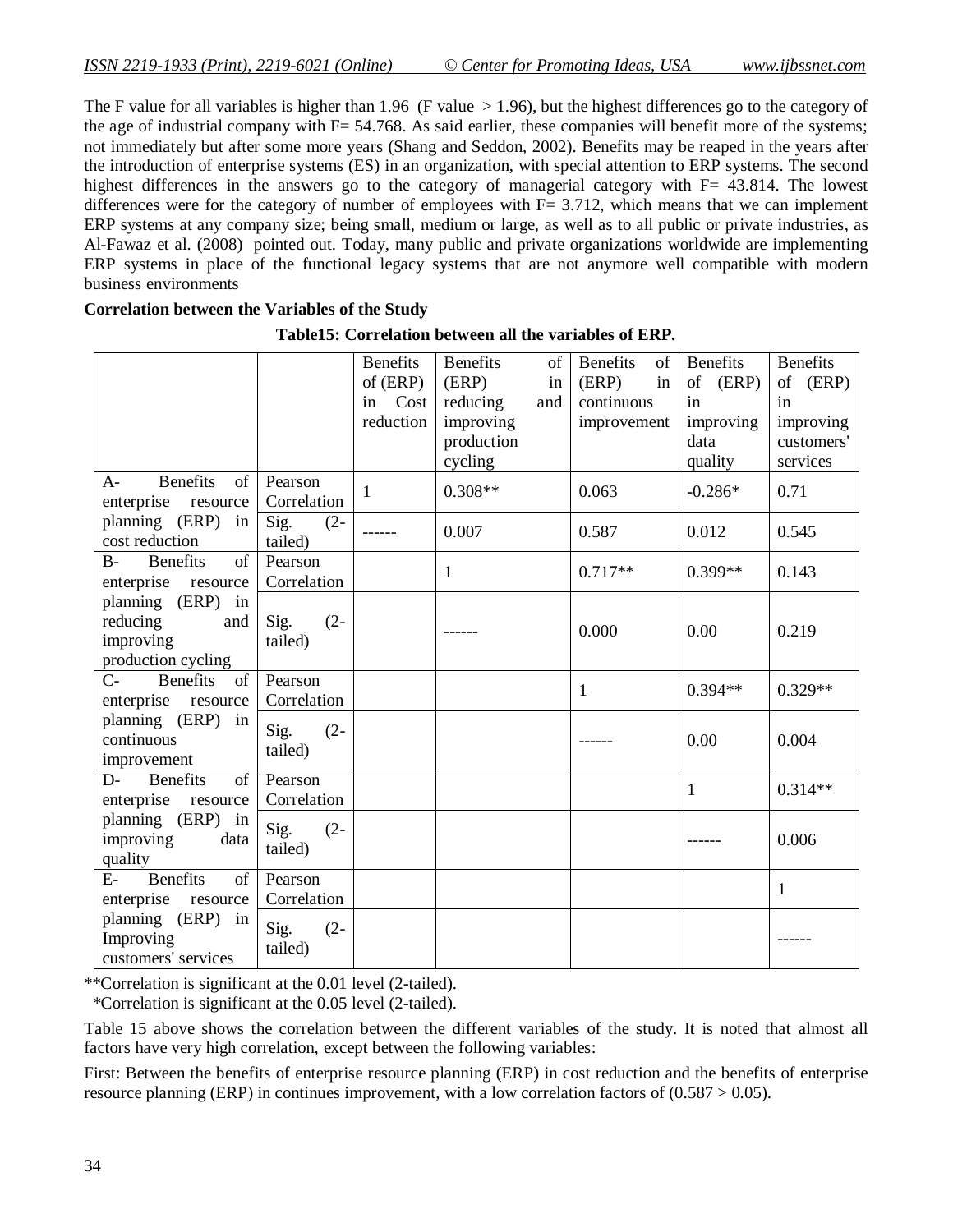Second: Between the benefits of enterprise resource planning (ERP) in cost reduction and the benefits of enterprise resource planning (ERP) in improving customers' services, with a very low correlation factor of (0.545  $>0.05$ ).

Third: There is a weak relationship between the benefits of enterprise resource planning (ERP) in reducing and improving production cycling and the benefit of enterprise resource planning in improving customers' services with a correlation factor of  $(0.219>0.05)$ .

## **11***. Discussion of Results and Major Findings*

Based on the literature review and the questionnaire survey, the researcher concluded that:

1) Most of the workers were males. They represented (78.9%) of the study sample, and this is probably due to the nature of the job that is male dominated, because working at these industries depends mostly on physical muscular forces, so that the nature of the work at the industrial companies was more attractive to males than to females. Most respondents were either deputy mangers or production managers. Most of the industrial companies selected were newly established (from 4 to 8 years). Most participating company's part in the study were depending on the local market with a percentage of 63.2%. Theses companies were mostly of small size with a percentage of 55.63%, while 44.44% of them were of medium size. Most of the respondents were from industries that employed between 10 and less than 20 employees with a percentage of 39.47%.

2) The highest mean goes to the variable: the implementation of ERP led to continuous improvement of the productivity of the company. This is because processes became faster and there is no extra waste of time for employees to acquire data or send data, because data is available on time. The second variable that ERP has impact on is that: the implementation of ERP led to improvement in customers' services. This is due to increased productivity, because processes are taking less time than before, so that the customers are getting goods and services on time without any delay, which led to increase the satisfaction of external customers. The third and 4rth variables that ERP has impact on are related to the improvement of the production cycle and cost reduction. These improvements are due to reducing the number of mistakes, so that work is going on in order and on time, with very few or zero error operation. So, this leads to fasting the operations and reducing the costs.

3) The highest average response was for: implementing ERP led to reduce the communication costs, with an average response of (3.78). This is because any one in the organization can communicate and get data easily. As mentioned by(Davenport,2000;Oilver,1999), integrated systems provide shared information across the organization, and this information can be used to monitor business performance. Therefore, meeting cost has also reduced and got the second highest mean with an average of (3.42). ERP implementation led to reduce the delivery cost and traveling cost with an average response of (3.42) and (3.21), respectively. Cost of waste and losses, office supplies and printing cost and maintenance cost got the lowest averages of (2.68, 2.84, and 2.94, respectively), as different types of benefits are realized differently in different situations. Therefore, benefits may be noticed in the future. The test of the first sub-hypothesis shows the acceptance of the alternative hypothesis (H11a), hence the implementation of ERP leads to benefits in cost reduction of the manufacturing company.

4) It is also important to point out that the item that got the highest rating was the query related to that the implementation of ERP leads to improve the production process with an average of (3.84), followed by the second query: implementation of ERP leads to improve the stock procurement process with an average of (3.55). As noted by Gardiner et al. (2002), ERP improves the performance level of a supply chain by helping reduce cycle times. The lowest rating was for the query stating that the implementation of ERP leads to improve the debt payment process. The standard deviation for all the responses ranged from 0.607 to 0.929, which means that the respondents do not have big differences in responding to these queries. As for testing the second sub-hypothesis, the alternative hypothesis (H11b) was accepted, which means that manufacturing companies that implement ERP gain a reduction in the production cycling and hence improvement in production cycling or fasting the operations.

5) The industrial companies that implement ERP benefit from continuous improvement. The average response rate for all queries was at a medium average rating of (3.52). The variable related to restructuring of job function got the highest average mean of (3.68), followed by ease of operation knowledge with an average of (3.52). The highest standard deviation was for the variable: implementation of ERP led to increase employee satisfaction with a value of (1.101). This means that there are differences in responding to this query, meaning that there is medium satisfaction among employees with implementing ERP. As said before and noted by the study of Davenport et al. ( 2002), benefits did not all appear immediately.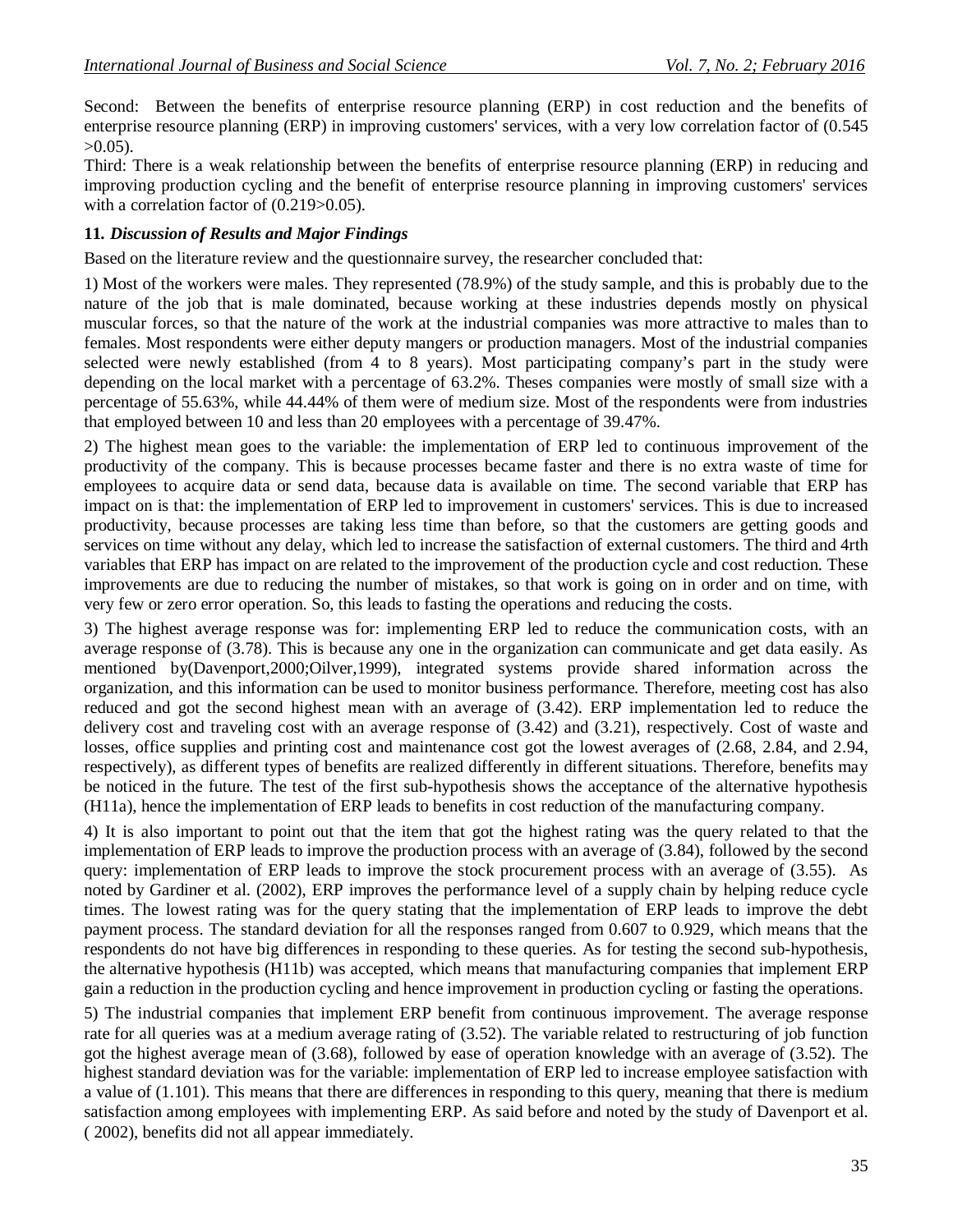The test of the third sub-hypothesis led to the acceptance of the alternative hypothesis (H11c), which means that the implementation of enterprise resource planning (ERP) leads to benefits in continuous improvement at the manufacturing companies in Jordan.

6) The highest rating with an average of (3.80) went to the item: the implementation of ERP led to reducing risk of price miscalculation. Nevertheless, the lowest average was related to the: implementation of ERP led to improve the accuracy of data with a rating of (3.46). The t-test for the fourth sub-hypothesis led to acceptance of the alternative hypothesis (H11d), which means that the implementation of ERP led to improving data quality.

7) Improving customers' satisfaction query got the highest average response of (3.68). It also got the highest standard deviation of (1.085). As noted by Elisabeth J. et al (2003), a successful ERP project can enhance customer services. The second average response rate was related to reducing customers' problems, with a medium average rate of (3.36). The lowest standard deviation was related to ERP implementation reducing order cancellation. Testing the fifth sub-hypothesis led to the acceptance of the alternative hypothesis (H11e), which means that using enterprise resource planning (ERP) by manufacturing companies led to benefits in improving customers' services.

8) One way ANOVA analysis showed that the highest differences were related to the category of the age of industrial company with (F= 54.768.) As said earlier, these companies will benefit more from the systems not immediately but after some more years (Shang and Seddon, 2002). The benefits may be reaped in the years after the introduction of enterprise systems. The lowest differences were for the category related to the number of employees at each of these industries with  $(F = 3.712)$ , which means that we can implement ERP systems industries of small, medium or large sizes.

9) Almost all factors have very high correlation except between the benefits of enterprise resource planning (ERP) in cost reduction and the benefits of enterprise resource planning (ERP) in continuous improvement with a low correlation factor of  $(0.587 > 0.05)$ , as well as between the benefits of ERP in cost reduction and the benefits of ERP in improving customers' services with a very low correlation factor of  $(0.545 > 0.05)$ . In addition, there is a weak relationship between the benefits of enterprise resource planning (ERP) in improving production cycling and customers services with a correlation factor of (0.219>0.05).

## *Major Findings*

The major findings are:

- 1- There is a significant direct relationship between the implementation of ERP and (continuous improvement, productivity of the company, improvement in customers' services, communication cost, risk of price miscalculation and operation process).
- 2- The operations became faster, so that there is no extra waste of time for employees to acquire data or send data, because data is available on time.
- 3- Implementation of ERP improves productivity and enhances customers' services, because goods and services are available on time without any delay.
- 4- Implementation of ERP improves the production cycle, and cost reduction improvements are due to reducing the number of mistakes, so that work is going on in order and on time with very few mistakes. This leads to fasting the processes and reducing the operation costs.
- 5- Implementation of ERP leads to improve the production process and the stock procurement process. Therefore, continuous improvement and operational benefits are achieved.

## **12.** *Recommendations*

The research study recommends the following:

1- Industrial food companies should formulate a strategy that is able to develop and implement appropriate ERP systems and train their employees and operators on how to use these systems. Training is another aspect which is very crucial in the successful implementation of ERP systems in order to reduce incorrect delivery, reduce the use of office supplies and printing materials, reduce maintenance cost and reduce cost of waste and losses.

2- The implementation of ERP systems could benefit more by providing better integration of working environment, more automation and more flexibility in operations and information access.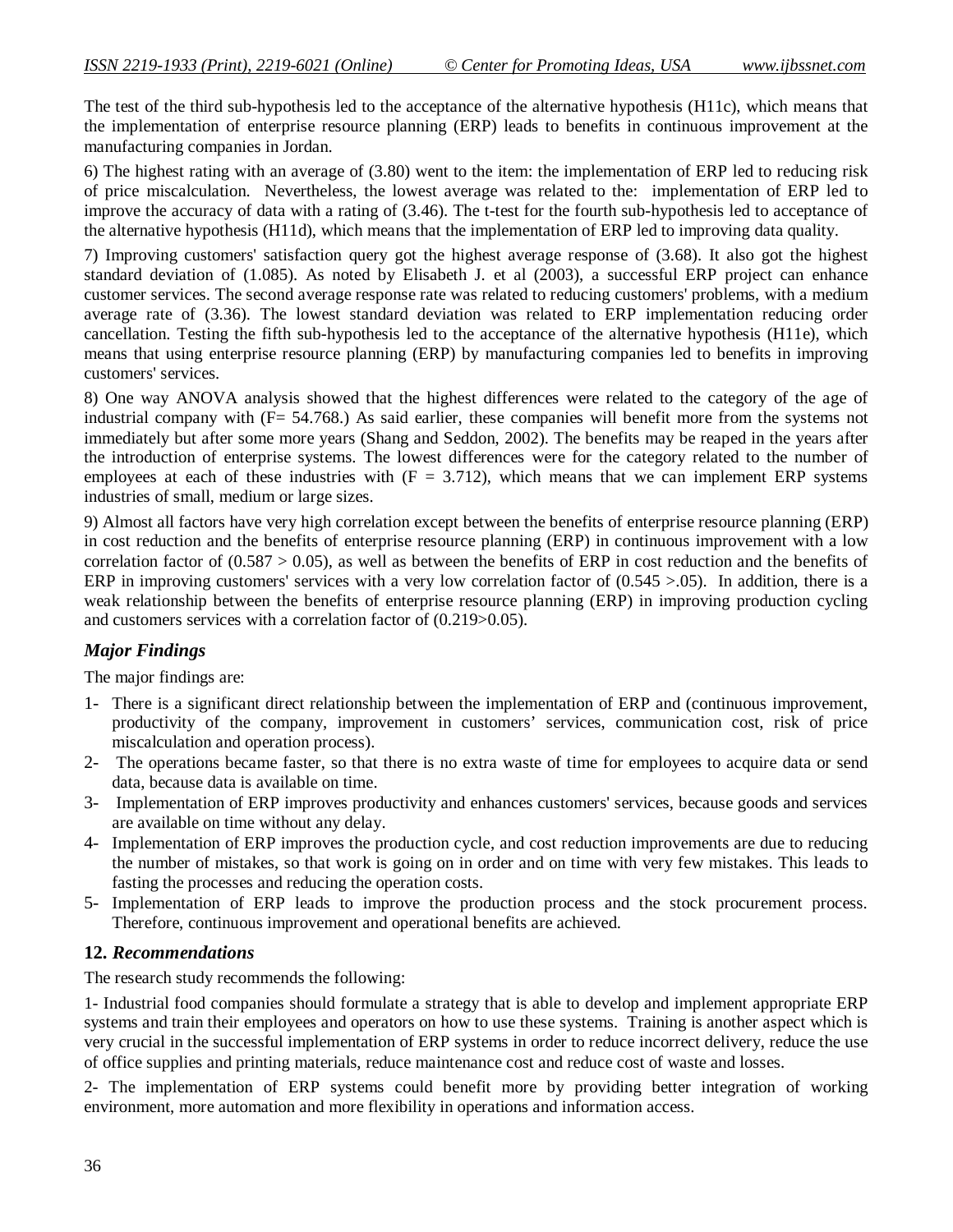Industrial companies should be designed in a way that creates fitness and consistency of using of ERP systems, through proper data preparation, order checking and transaction processes.

3- No improvement will succeed without the availability of sufficient ERP knowledge and analysis of resources.

4-Managements of industrial companies should implement and reinforce a learning climate of using ERP as a culture to improve data accuracy.

5- ERP software vendors must work with the professionals in food industry to develop more customized solutions for those types of (ERP) that lead to reduce customers' problems, serving customers according to need and hence improving customers' satisfaction.

## **13***. References*

Ahmed Elragal and Moutaz Haddara. (2012). The Future of ERP Systems: Look Backward Before Moving Forward, Published by Elsevier Ltd. Selection and/or Peer Review underResponsibility of CENTERIS/SCIKA - Association for Promotion and Dissemination of Scientific Knowledge. Open access under CC BY-NC-ND license. Available online at: www.science direct.com, Procedia Technology 5 ( 2012 ) 21 – 30

DOI: 10.1016/j.protcy.2012.09.003

- Al-Fawaz, K., Al-Salti, Z. and Eldabi, T. (2008). Critical Success Factors in ERP Implementation: A Review, Proceedings of European and Mediterranean Conference on Information Systems (EMCIS2008), May 25-26, 2008, Al Bustan Rotana Hotel, Dubai.
- Al-Mashari, M., Al-Mudimigh, A., and Zairi, M. (2003). Enterprise Resource Planning: A Taxonomy of Critical Factors. European Journal of Operational Research, 146(2), 352-364,
- PMP Research (2001). Industry Reports: Infrastructure Management Software.
- Boo Young Chung, Mirosław J. Skibniewski, Henry C. Lucas Jr. and Young Hoon Kwak. (2008).Analyzing Enterprise Resource Planning System Implementation Success Factors in the Engineering–Construction<br>
Industry. JOURNAL OF COMPUTING IN CIVILENGINEERING © ASCE / Industry. JOURNAL OF COMPUTING IN CIVILENGINEERING © ASCE / NOVEMBER/DECEMBER 2008 / 373.

DOI: 10.1061/\_ASCE\_0887-3801\_2008\_22:6\_373\_

- Cookie, D., Gelman, L. and Peterson, W.J. (2001). ERP Trends, The Conference Board, ResearchReport R-1292- 01-RR), June.
- Cronbach, L. J. (1951). Coefficient Alpha and the Internal Structure of Tests. Psychometrika, 16(3), 297-334.
- Davenport, T. (2000).Mission Critical :Recognizing the Promise of Enterprise Systems .Cambridge: Harvard University Press.
- Davenport, T., Harris, J. and Cantrell, S. ( 2002). The Return of Enterprise Solutions: The Director's Cut, Accenture, October 14, 2002.
- Dillon, C., (1999). Stretching Toward Enterprise Flexibility with ERP, APICS––The PerformanceAdvantage (October-1999), 38–43.
- Elisabeth J. Umble, Ronald R. Haft and M. Michael Umble. (2003). Enterprise Resource Planning: Implementation Procedures and Critical Success Factors, European Journal of Operational Research 146 (2003)241–257 ( Shankarnarayanan, ERP Systems––Using IT to Gain a Competitive advantage, March 23, 2000, Downloadable from website:<http://www.expressindia.com/newads/bsl/advant).
- Gardiner, S. C., Hanna, J.B. and LaTour, M.S. (2002). 'ERP and the Re-engineering of IndustrialMarketing Processes: A Prescriptive Overview for the New-age Marketing Manager.Industrial Marketing Management, 31, 357-365.
- Holland, C.P. and Light, B. (1999). A Critical Success Factors Model for ERP Implementation, IEEE Software, 16 (3), 30-36.
- Irani, Z. and Love, P.E.D. (2001). The Propagation of Technology Management Taxonomies for Evaluating Investments in Information Systems, Journal of Management InformationSystems, (17) 161-178.
- Ivo De Loo1, Jan Bots, Edwin Louwrink, Dave Meeuwsen, Pauline van Moorsel and Chantal Rozel.(2011). The Effects of ERP-Implementations on Organizational Benefits in Small-and Medium-Sized Enterprises in the Netherlands, 8th.International Conference on Enterprise Systems, Accounting and Logistics (8th ICESAL 2011)11-12 July 2011, Thassos Island, Greece, 59-78.